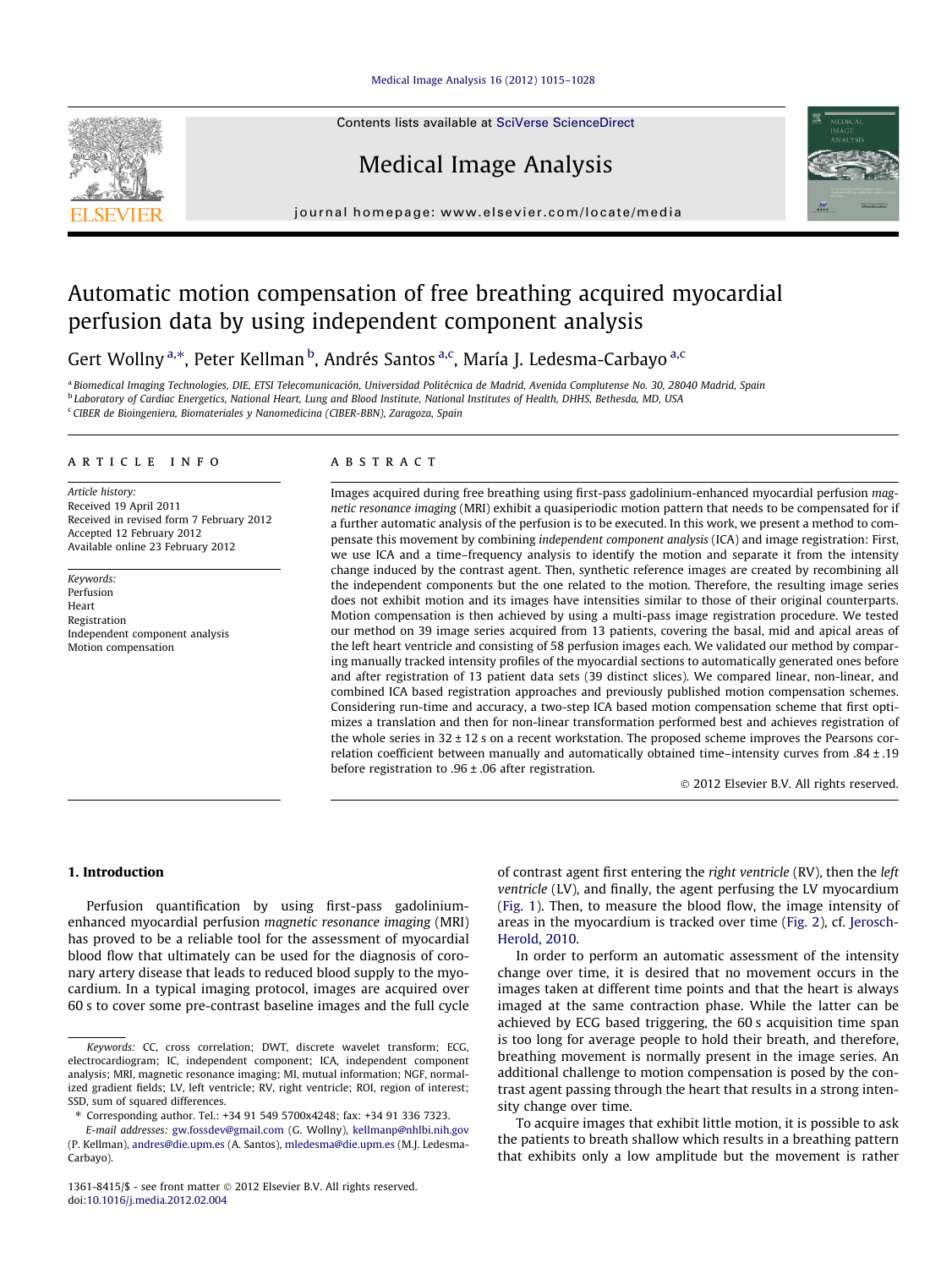<span id="page-1-0"></span>

Fig. 1. Images from a first-pass gadolinium-enhanced myocardial perfusion MRI study. From left to right: pre-contrast, RV-peak, LV peak, and myocardial perfusion.



Fig. 2. Manually tracked intensity change of a myocardial segment versus an automatically obtained time–intensity curve of a free breathingly acquired data set. Note, that not even the average of the automatically obtained time–intensity curve would result in a proper assessment of the blood flow. Also note, that the manually tracked curve is not smooth in itself – an effect that is the result of the image acquisition process.

irregular and no movement pattern exists that could be exploited for motion compensation.

It is also possible to ask the patients to hold their breath, but here, when a patient cannot hold it anymore a deep gasp occurs that results in a high amplitude motion that requires the accommodation of larger deformations for motion compensation, and it also results in a large through-plane motion which cannot be dealt with by a 2D in-plane registration. The large gasp may also lead to image artifacts associated with parallel imaging, and it may occur during a critical phase of myocardial enhancement, particularly for patients with slow myocardial perfusion.

These problems can be avoided by letting the patient breathe normal, which results in a regular, almost periodic breathing movement of low amplitude with highly reduced through-plane motion when compared to the deep gasps that may occur for breath-held studies. Acquisition during normal free breathing also reduces incidence of missed ECG triggers or breath-hold induced arrhythmias, it improves patient comfort, simplifies the acquisition workflow, and the acquisition time is no longer limited by breathheld duration. Finally, the quasi-periodicity of the breathing can be exploited when the motion is compensated for to enable a later automatic analysis of the myocardial perfusion.

## 1.1. State of the art

Various image registration methods have been proposed to automatically compensate breathing movement in series of perfusion images in general.

All these methods have to deal with two challenges: The motion to be compensated, and the rather strong intensity change that are induced by the contrast agent. Some approaches rely on linear registration only and to overcome the problem of intensity change, they optimize similarity measures drawn from information theory, e.g., (normalized) mutual information (MI), as used by [Wong et al.](#page-13-0) [\(2008\),](#page-13-0) or (normalized) cross correlation (CC) as used by [Breeuwer](#page-12-0) [et al. \(2001\) or Gupta et al. \(2003\).](#page-12-0) Other options include the use of contour masks obtained from gradient images and potential maps ([Delzescaux et al., 2003\)](#page-12-0) or the removal of the area of high intensity change by masking [\(Dornier et al., 2003](#page-12-0)), or employing independent component analysis (ICA) to create synthetic images that are then used as references for image registration ([Milles et al.,](#page-13-0) [2007\)](#page-13-0). However, since the breathing movement results in the heart moving within the barely moving chest, the all-over movement pattern is highly non-linear, and masking is needed to extract a region of interest (ROI) around the heart that must be small enough to not contain non-moving body parts but big enough to accommodate the full movement range of the heart itself. In addition, linear registration does not account for the non-linear deformations of the myocardium itself.

Employing non-linear registration can compensate for the nonlinear deformations and it does not require the extraction of a bounding box. Yet, employing straightforward approaches that require the registration of images from different perfusion phases still have to deal with the additional challenge of changing intensities. For example [Xue et al. \(2009\)](#page-13-0) relied on CC, and MI was employed by [Ólafsdóttir \(2005\)](#page-13-0) to compensate breathing movement in myocardial perfusion series. However, both MI and CC are global measure in the sense that they rely on a consistent material-intensity mapping over the whole image domain and do not account for the local intensity change as it can be seen in perfusion series. For MI [Likar and Pernus \(2001\) and Studholme et al. \(2006\)](#page-13-0) proposed methods to minimize the effects of these local intensity variations during registration, but these methods are tailored only to accommodate slowly varying intensities that may result from field inhomogeneities or tissue degeneration. They are not well suited for the strong local changes resulting from a contrast agent passing through the heart ventricles and the myocardium. Also, non-linear registration is already an ill-posed problem that has many local minima, and the complexity of the above criterions may add even more local minima. In addition, these measures are usually computationally demanding.

As an alternative to these global image similarity measures, a highly local similarity measure based on normalized gradient fields (NGF) has been proposed by [Haber and Modersitzki \(2005\)](#page-12-0) and used for motion compensation in myocardial perfusion in [Wollny](#page-13-0) [et al. \(2010b,.](#page-13-0) However, as NGF is a highly local measure, it can hardly be used to register images with large movements that would require to correct for large deformations. Consequently, in [Wollny et al. \(2010b\)](#page-13-0) NFG was combined with the sum of squared differences (SSD) and only images in temporal succession were registered so that only relatively small changes had to be accommodated, and in [Wollny et al. \(2010a\)](#page-13-0) the measure was used to register images that were already identified as being closely aligned.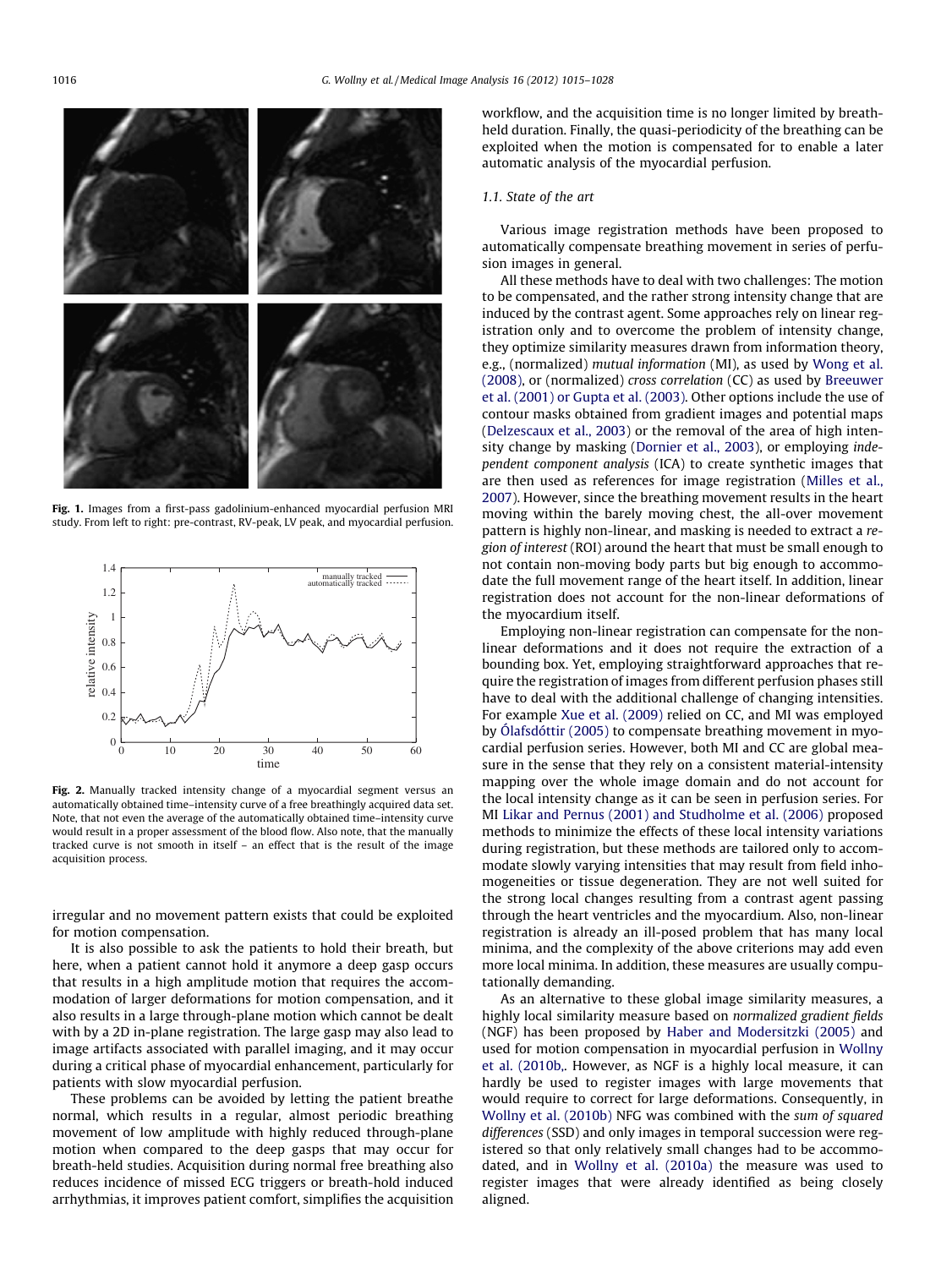Because of the complications of non-linear registration that result from the intensity change over time it is desirable to reduce the need for the registration of images of different perfusion phases or to avoid it altogether.

One method to achieve this is to register only images in direct temporal succession, and align all images to one reference by accumulating the obtained transformations (see, e.g., [Xue et al., 2009;](#page-13-0) [Tautz et al., 2010; Wollny et al., 2010b\)](#page-13-0). However, this accumulation of transformation may also result in the accumulation of small registration errors and may, therefore, result in considerable large errors in the overall alignment for frames that are ''far away'' from the common reference.

In [Wollny et al. \(2010a\)](#page-13-0), the quasi-periodicity of free breathing was used to identify key frames that are already closely aligned, and registered using NGF. Then synthetic references were created by linearly combining images from the registered key frames and used for the registration of the remaining images. Yet, at the beginning of the series when the contrast agent passes through the right and left heart ventricle, the linear combination of images failed to model the fast change of intensities properly in some cases, resulting in bad motion compensation for this early phase of the perfusion sequence.

To completely eliminate the need for the registration of images from different perfusion phases, [Li and Sun \(2009\)](#page-13-0) used prior knowledge to first obtain an approximation of ground truth and then used this pseudo ground truth (PGT) as reference for non-linear registration to reduce motion. Running this two-step scheme in a multi-pass fashion will eventually lead to full motion compensation. [Li et al. \(2011\)](#page-13-0) later extend the method to be based on an initial semi-automatic segmentation of the heart ventricles and enhanced optimization methods.

[Milles et al. \(2007\),](#page-13-0) and in its extension [Milles et al. \(2008\), and](#page-13-0) [Gupta et al. \(2010\)](#page-13-0) also completely eliminated the need to register images from different perfusion phases by employing ICA to identify three feature images (baseline, peak RV enhancement, peak LV enhancement) and combine these to create synthetic references. Then linear registration was used to compensate for breathing motion, hence the extraction of a ROI around the heart was required and done based on the identified RV and LV enhancement peaks. However, [Gupta et al. \(2010\)](#page-12-0) reported that the method failed to properly identify the feature images if large movement was present. Also, in [Wollny et al. \(2010a\)](#page-13-0) it was reported that this approach failed for perfusion series acquired free breathing, and in [Wollny et al. \(2011\)](#page-13-0) an extension to the method was given to enable its application to free breathing acquired data. Since the approach we present in this article builds on the idea of using ICA to create reference images, we will discuss the method in Section 2 in more detail.

Finally, learning based methods can be used for motion compensation, e.g. [Stegmann et al. \(2005\)](#page-13-0). However, these methods usually need large training sets to generate the model that is later used for registration.

#### 1.2. Our contribution

First, we will give a detailed review of the ICA based analysis and motion compensation method presented by [Milles et al.](#page-13-0) [\(2006, 2007, 2008\), and Gupta et al. \(2010\),](#page-13-0) discuss its advantages and where it fails. Then, we will present enhancements to these methods by replacing the ranking scheme for the IC labeling presented by [Milles et al. \(2006\)](#page-13-0) by a more robust approach that is based on wavelet analysis to identify the independent component (IC) related to motion and select the optimal number of ICs. In order to enable linear registration and/or to speed up computation in the non-linear registration we provide an alternative approach to segment a bounding box around the LV myocardium that is based on the IC feature images. We follow [Gupta et al. \(2010\)](#page-12-0) by creating synthetic reference images based on the ICA, and omitting the identified motion component when combining the ICs to create reference images that are free of motion. Instead of compensation for translation only, we either employ non-linear registration only, or as refinement step after linear registration. Some of these enhancements were sketched in [Wollny et al. \(2011\)](#page-13-0) and will be presented here in more detail. Experiments on clinical data and a validation and comparison to other methods conclude the article.

## 2. ICA based motion compensation revisited

Using ICA in order to analyze myocardial perfusion series has been first proposed by [Milles et al. \(2006\).](#page-13-0) The method presented there did not target motion compensation but a direct analysis of the perfusion process by identifying key components of the perfusion series – baseline, peak RV enhancement, peak LV enhancement, myocardial perfusion, and outliers – and reconstructing the series from these components. Further perfusion analysis was then directly executed at this reconstructed data set. In order to label the components, a ranking for a voting system was presented and is replicated in [Table 1.](#page-3-0) With this ranking scheme, [Milles](#page-13-0) [et al. \(2006\)](#page-13-0) reported success rates for labeling of real data of 87.8% for LV and RV, 98.0% for Baseline and 65.3% for Myocardium.

Unfortunately, [Milles et al. \(2006\)](#page-13-0) did not give a clear indication on how this voting is actually applied, nor any explanation why for the outliers the histogram symmetry of IC should be high, why the maximum weight value should be smaller for outliers than for all the other components, or why the time point of the maximum of LV and RV should be before the time point of the maximum of the outlier component. Especially the latter two properties do not hold in a free breathing setting.

In [Milles et al. \(2007\)](#page-13-0) (and in extension in [Milles et al. \(2008\)](#page-13-0)) a linear registration scheme was proposed that used a three-component ICA, identifies Baseline, RV and LV enhancement by using the first three rows of [Table 1,](#page-3-0) and uses these components to create synthetic references that are free of motion. The linear registration allowed only translational movement and optimized cross correlation in a two-pass registration scheme that uses a sub-sampled version of the images in the first pass and full resolution images in the second pass. However, for data sets that are acquired free breathing, a three component ICA will not properly separate RV and LV. Instead, the motion and one of the two ventricle cavity enhancements may be merged into one component, making proper identification of the RV and LV impossible [\(Fig. 3\)](#page-3-0). In addition, images created from these components retain most of the motion and can, therefore, not be used as reference images to compensate for the motion.

In a further extension to [Milles et al. \(2008\) and Gupta et al.](#page-13-0) [\(2010\)](#page-13-0) suggested to use a five component ICA to run the motion compensation algorithm using the ranking proposed above to identify the ICs corresponding to LV, RV, baseline, myocardial perfusion and motion. Since the identification and labeling of the component related to myocardial perfusion proved to be difficult only the components related to LV, RV, and baseline were used for reference image creation, and the motion component was explicitly dropped. It is not clear from the text, however, whether this implies that in the end only a four component ICA was applied, or a five component ICA was run and both the motion component and the myocardial component were discarded. Finally, to achieve motion compensation the same linear registration was applied that was used in [Milles et al. \(2008\),](#page-13-0) with an additional final registration pass at the full image resolution. [Gupta et al. \(2010\)](#page-12-0) noted that for series containing large movements the algorithm failed.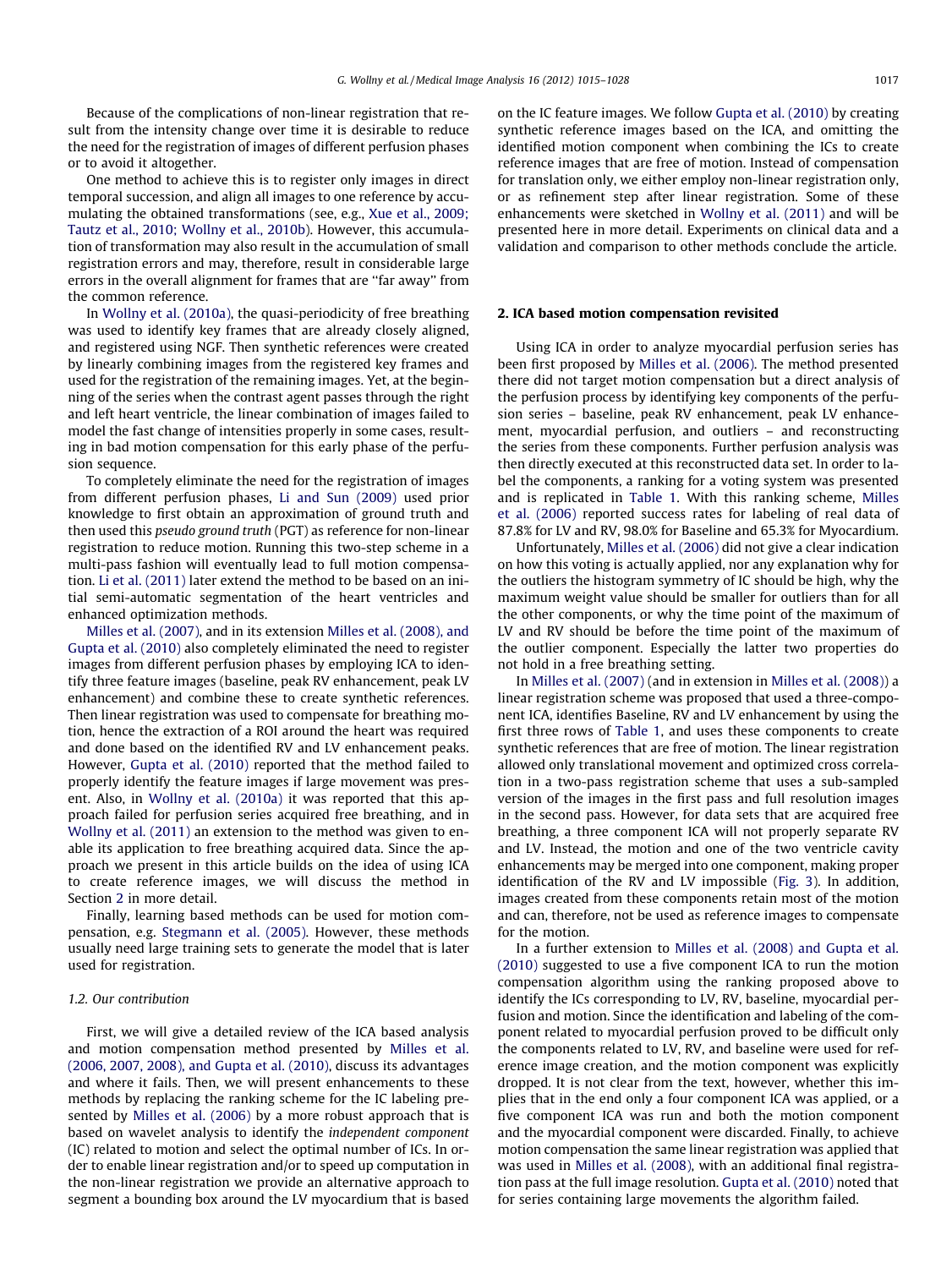#### <span id="page-3-0"></span>Table 1

Criteria used for automated labeling and corresponding IC ranking, 1 being most probable and 5 least probable as presented in [Milles et al. \(2006\)](#page-13-0).

| Sorting criterion                                                  | Ordering                              |                                  |                       |                  |                                                                      |          |
|--------------------------------------------------------------------|---------------------------------------|----------------------------------|-----------------------|------------------|----------------------------------------------------------------------|----------|
| Mean weight value<br>Maximum weight value<br>Time point of maximum | Descending<br>Descending<br>Ascending | Baseline<br>Baseline<br>Baseline | <b>RV</b><br>RV<br>RV | LV<br>LV<br>LV   | Myocardium, outliers<br>Myocardium, outliers<br>Myocardium, outliers |          |
| Maximum time derivative<br>Histogram symmetry of IC                | Descending<br>Descending              | RV, LV, outliers<br>Outliers     | Myocardium            | RV, LV, baseline | Mvocardium                                                           | Baseline |



Fig. 3. Time curve representation of the mixing matrix for ICAs with three numbers of retained components and the corresponding ICs.

To summarize: ICA provides an elegant way to create motion free synthetic reference images for motion compensation in myocardial perfusion images, yet for a successful application of the method, a proper labeling of the components is imperative. The labeling approach proposed by [Milles et al. \(2006, 2008\)](#page-13-0) does not provide such labeling in a free breathing setting or when strong motion is present.

In [Wollny et al. \(2011\)](#page-13-0) we proposed a method to overcome some of these difficulties by using non-linear registration to eliminate the need to segment a bounding box around the LV, and by using a heuristic based on mixing weight curve length to select an optimal number of ICs, to identify the motion related IC, and drop it from reference image creation. The drawback of this method is that it cannot be applied to perfusion series that were acquired with initial breath-holding.

## 3. Method

In the following, our main focus will be on free breathing acquired perfusion series. Nevertheless, most assumptions also hold for data sets that were acquired with initial breath holding, and we will discuss differences when applicable.

We propose a new motion compensation method that is run in a multi-pass scheme and composed of the following steps ([Fig. 4\)](#page-4-0): First, an ICA is run for various numbers of ICs. For each number, the components related to motion are identified, and that number of ICs is used for further processing that results in the lowest nonzero number of motion components. If no motion component could be identified, one last registration pass will be run using reference images created from all ICs and the multi-pass scheme stops. If more than one motion component was identified the component with the highest signal energy in the mixing weight curve will be labeled as major motion component. Then, motion-free reference images are created from the ICs leaving out the major motion component, and the original images are registered to the synthetic references. If a predefined maximum number of registration passes is run then the motion compensation algorithm stops here. Otherwise the next pass is started by running ICA using the registered images as input.

If one desires to run linear registration, or in order to speed up non-linear registration by restricting it to the region around the heart, a bounding box estimation may be run in the first pass, after the labeling of the motion component.

#### 3.1. ICA and motion component labeling

As the first step of the algorithm an ICA is run. ICA decomposes measured mixed signals X into a set of statistical independent sources S and their corresponding weights W ([Comon, 1994](#page-12-0)). Given a domain  $\Omega:=[1,n]\times[1,m]\subset\mathbb{Z}^2$ , and an Image  $I:\Omega\to\mathbb{R}$  of dimension  $n \times m$ , with  $I_{i,j} := I(i,j)$  the intensity of the pixel at  $(i,j) \in \mathbb{Z}^2$ , image *I* can be written as a vector  $\mathbf{x}:(I_{1,1}, I_{2,1},..., I_{n,1},..., I_{n,m})$ . Furthermore, given N images  $\{I^{(k)}|k=1,\ldots,N\}$  an image series can be written as  $\mathbf{X}:(\mathbf{x}_1, \mathbf{x}_2, \ldots, \mathbf{x}_N)^T$ . With  $\bar{\mathbf{x}} := [\bar{x}_1, \bar{x}_2, \ldots, \bar{x}_N]$ , and  $\bar{\mathbf{x}}_k$ the average image intensity of image  $I^{(k)}$  an ICA model of such a data set is formulated as:

$$
\mathbf{X} \approx \bar{\mathbf{x}} + \mathbf{SW}.\tag{1}
$$

With C the number of retained components, the matrix  $S \in \mathbb{R}^{mn \times C}$  defines the ICs, and  $W \in \mathbb{R}^{C \times N}$  the mixing matrix. S can also be written as a vector  $(\mathbf{s}_1, \mathbf{s}_2, \dots, \mathbf{s}_C)^T$  of row vectors  $\mathbf{s}_i \in \mathbb{R}^{mn}$ and **W** as a vector  $(\mathbf{w}_1, \mathbf{w}_2, \dots, \mathbf{w}_C)$  of column vectors  $\mathbf{w}_c \in \mathbb{R}^N$ . The rows  $s_i$  of S can be interpreted as feature images and the columns  $w_c \in \mathbb{R}^N$  of W are the mixing weight curves of the individual ICs (Fig. 3).

#### 3.1.1. On the optimal number of ICs

As suggested by [Milles et al. \(2006\),](#page-13-0) a perfusion series is actually composed of five major components: The baseline, the LV cavity enhancement, the RV cavity enhancement, the myocardial perfusion, and the movement component. In a free breathing setting, this movement is quasiperiodic over the whole acquisition time, and in a series acquired with initial breath holding, the movement is quasiperiodic after the onset of the breathing motion. Hence, a separation into five components should be the optimal approach for the application of ICA. However, as [Gupta et al.](#page-12-0) [\(2010\)](#page-12-0) noted and as we confirmed in experiments, sometimes the perfusion component cannot be separated well, and instead the movement component is split into two different ICs which results in more than one mixing curve exhibiting periodic behavior ([Fig. 5](#page-4-0) (left), solid lines). Here, reducing the number of components can result in an unambiguous separation of the motion component ([Fig. 5](#page-4-0) (right)).

In other cases, intensity change patterns resulting from the imaging process or the perfusion of additional tissue create more components that can be identified without introducing ambiguity for the motion related component, resulting in a better separation of the movement if more than five components are used [\(Fig. 6\)](#page-5-0).

To ensure the best separation of the movement from the other components we target to find the highest number of ICs that result in the lowest positive number of motion components.

#### 3.1.2. Normalization

As a result of ICA the ICs are already normalized to have a unit variance. Additionally, we normalize the mixing matrix  **like**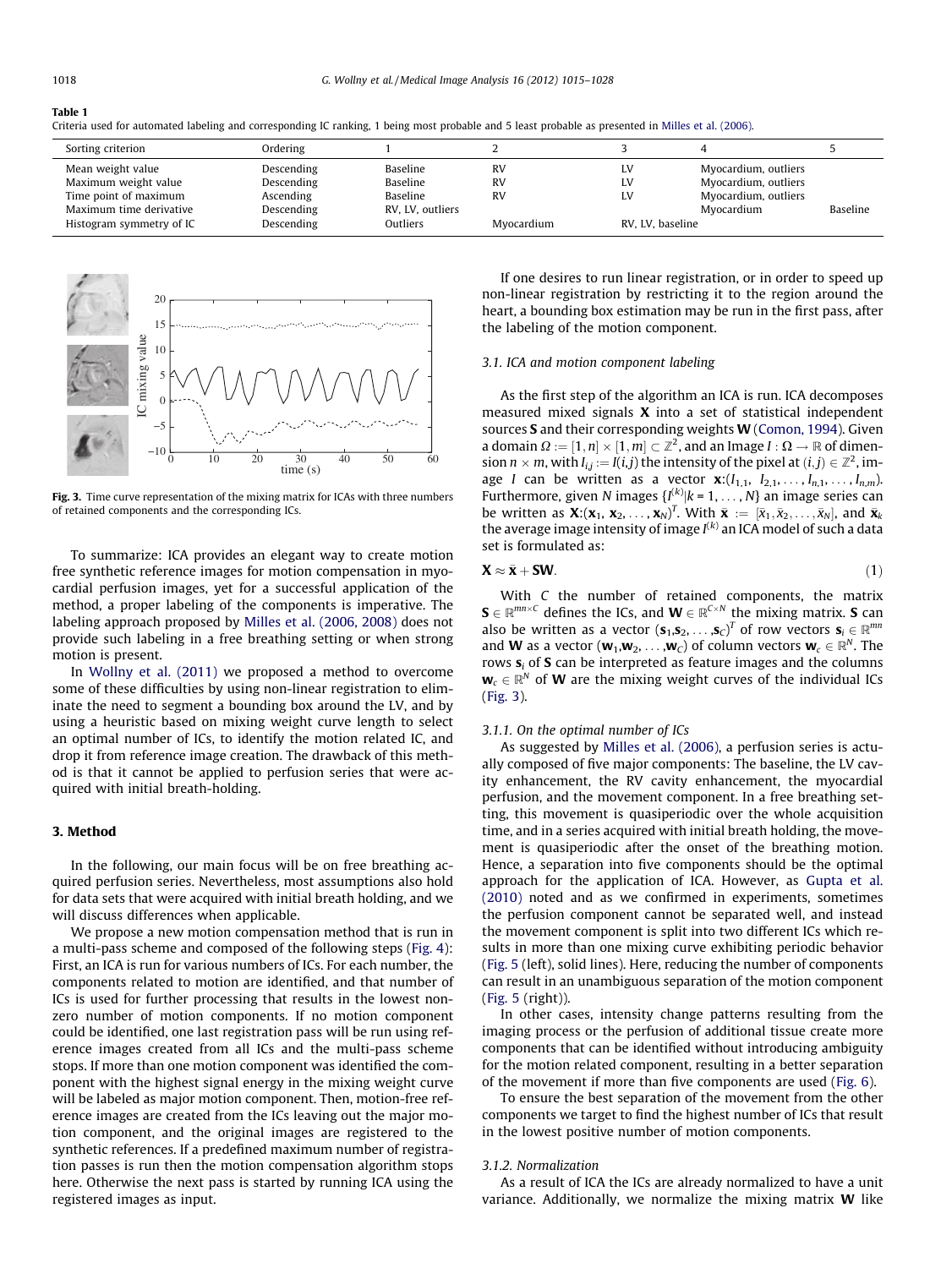<span id="page-4-0"></span>

Fig. 4. Scheme of the registration algorithm. The bold lines indicate the data flow and the thin lines represent the logical flow. The grayed texts in the gray area and dashed lines represent the additional steps for bounding box creation that are not a requirement for a non-linear motion compensation scheme. These steps may be executed to accelerate the registration and are required if linear registration is to be run.



Fig. 5. Left: Mixing matrix obtained using a five component ICA. Note, that the quasiperiodic movement component is actually split into two components. Using a four component ICA results in better separation (right).

follows: First, we shift the values of the mixing curves  $\mathbf{w}^*_c$  to have a zero mean  $\mathbf{w}'_c := \mathbf{w}_c^* - \bar{\mathbf{w}}_c^*$  with  $\bar{\mathbf{w}}_c^* = \frac{1}{N} \sum_{i=1}^N w_{c,i}^*$ , and we create the mean image  $\overline{\mathbf{X}}' := \sum_{c=1}^N \bar{\mathbf{w}}^* c \mathbf{s}_c$  that retains the extracted information. Then, all ICs s are sign corrected so that the mixing curves  $\mathbf{w}_c'$  start with a negative value. As a result Eq. [\(1\)](#page-3-0) reads now

$$
\mathbf{X} \approx \bar{\mathbf{x}} + \mathbf{W}'\mathbf{S}' + \overline{\mathbf{X}}'.\tag{2}
$$

with the primed quantities being the corrected versions of the originals.

A typical representation of the resulting mixing matrix is shown in [Fig. 7](#page-5-0). Specifically, in the feature images related to RV and LV enhancement, the corresponding cavities are represented with high intensities [\(Fig. 7](#page-5-0) (right)), and the RV and LV peak enhancements correspond to the first large maximums in the corresponding mixing weight curves ([Fig. 7](#page-5-0) (left), solid lines). Often this maximum is also the global maximum, but this is not guarantied.

# 3.1.3. Considerations on the time–frequency behavior of IC mixing curves

In order to properly identify the ICs as belonging to motion, we use a component-wise wavelet based time–frequency analysis of the IC mixing matrix W [\(Mallat, 1999](#page-13-0)). Compared to a Fourier analysis, a wavelet based analysis provides not only a frequency spectrum, but also time-based information, which makes it possible to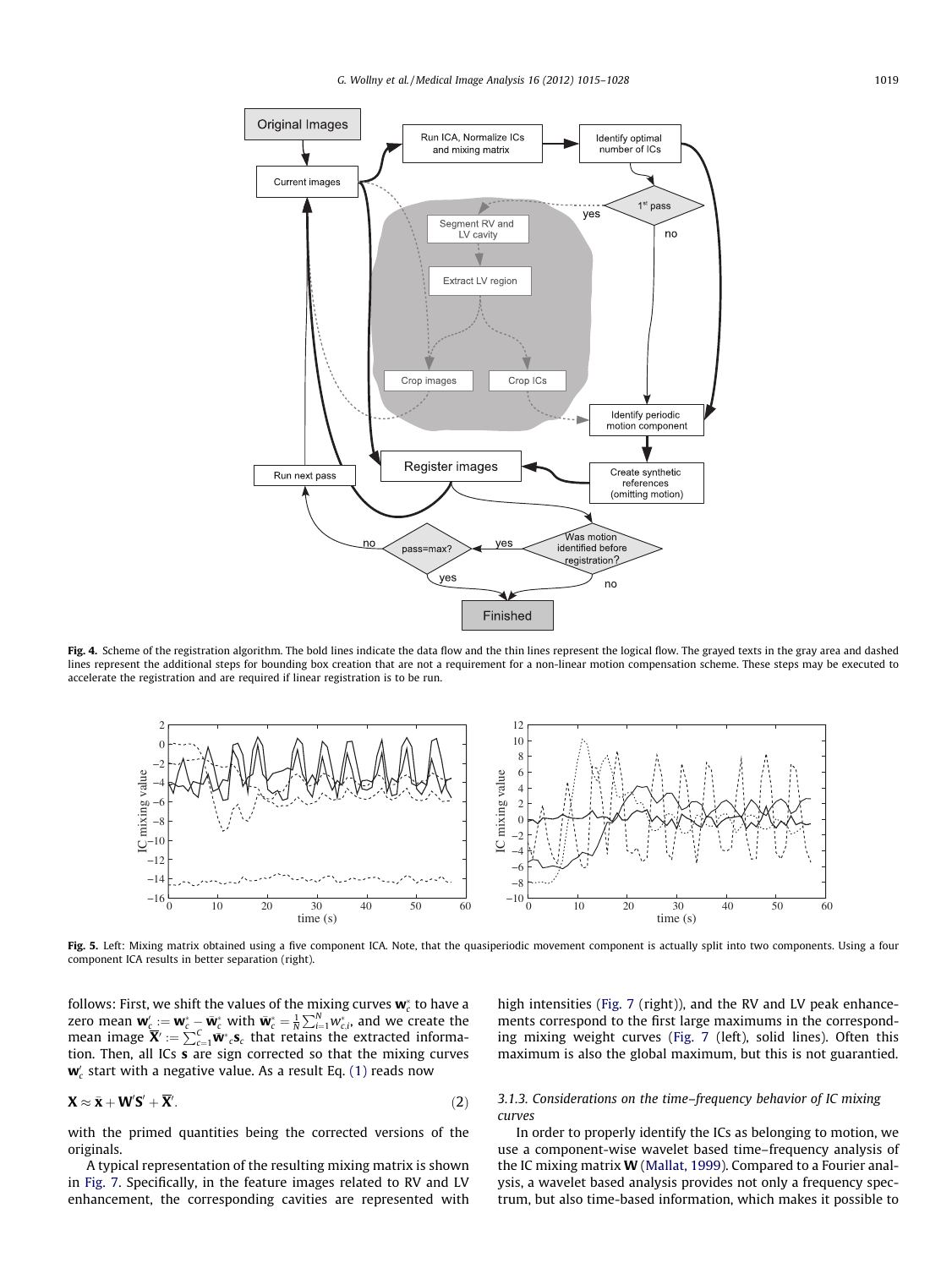<span id="page-5-0"></span>

Fig. 6. Left: Mixing matrix obtained using a five component ICA. Note, that the shape of the quasiperiodic movement component indicates that it is not completely separated from the perfusion component. With a six component ICA this effect is reduced significantly (right).



Fig. 7. Time curve representation of the mixing matrix for ICAs with four components after normalization and sign correction (left), and corresponding RV (right, upper), and LV (right, lower) components.

apply the method not only to completely free breathing data, but also data that starts with breath-holding.

The time–frequency analysis is based on applying a discrete wavelet transform (DWT) individually to the mixing curves resulting from the ICA. The result of the DWT is a series of wavelet coefficients that are attributed to frequency bands or levels, and time ranges – the higher the frequencies are that are covered by certain band, the higher is the time resolution of the analysis – which is expressed by more coefficients being attributed to the according frequency band.

For practical purposes, the size of the input vector to a DWT needs to be of power of two, and with a complete DWT, the number of wavelet levels is  $L := log_2(N)$ . For further explanation we will assume that the acquired series consists of 64 images. This is a little more than the size of the series that usually result from a 60 s acquisition sequence and the input data needs to be padded with zeros to achieve the required size.

With 64 images that are acquired triggered at the heart beats, a DWT of the mixing weight curves results in  $log(64)$  = 6 wavelet levels. These levels correspond to the following frequency ranges (given in events per heart beat (EPH)):

$$
\left\{ \left[ \frac{1}{4}, \frac{1}{2} \right], \left[ \frac{1}{8}, \frac{1}{4} \right], \left[ \frac{1}{16}, \frac{1}{8} \right], \left[ \frac{1}{32}, \frac{1}{16} \right], \left[ \frac{1}{64}, \frac{1}{32} \right], \left[ \alpha, \frac{1}{64} \right) \right\},
$$
(3)

with  $\alpha$  referring to the scaling function that is used to cutoff the analysis for low frequencies [\(Mallat, 1989\)](#page-13-0). The number of coefficients per level  $N_l$  are {32,16,8,4,2,1} respectively. Note, that the standard notation for wavelet coefficients the counting of the levels starts at the highest frequency range.

Our main purpose for using DWT is to select the best number of ICs and to identify the component related to motion properly. Therefore, consider that the resting heart rate is about 75 heart beats per minute and a healthy respiratory rest breathing rate is about 12 per minute ([Tortora and J-Grabowski, 2002\)](#page-13-0). Hence, a breathing cycle amounts to about six frames in the heart-beat triggered image acquisition, and the significant coefficients representing this movement should be found in the second wavelet frequency level  $l_{\text{mov}}$  = 2. Since the movement pattern also includes higher frequency components, the coefficients of the first wavelet level will also be significant. However, since signal separation in ICA is not perfect, the higher level wavelet coefficients may also be non-zero, but usually not significantly larger than the low level coefficients [\(Fig. 8f](#page-6-0)).

The myocardial perfusion, LV and RV enhancement, are, on the other hand, processes that require more time, and the significant wavelet coefficients corresponding to these processes can be found in the higher wavelet levels, i.e. in the four levels that cover the fre- $\frac{1}{2}$  and  $\frac{1}{2}$  and  $\frac{1}{2}$  and  $\frac{1}{2}$  EPH ([Fig. 8c](#page-6-0)–e). Note, however, that the fast increase of the RV enhancement curve also results in notable coefficients at the beginning of the second wavelet level [\(Fig. 8](#page-6-0)d).

Finally, the baseline component has generally small coefficients ([Fig. 8](#page-6-0)b) and they are distributed over all wavelet levels.

In images series acquired free breathing, for the component(s) attributed to motion the wavelet coefficients in the motion related levels will be evenly distributed among the time indices. In the case of breath holding followed by breathing, these coefficients will be close to zero for low time indices and high for later indices. In addition, the coefficient in the highest wavelet level will also be large, representing the constant value of the mixing curve during the breath-holding phase of the image acquisition [\(Fig. 9\)](#page-6-0).

# 3.1.4. Labeling of components and identification of the optimal number of ICs

Based on above observations, the following procedure can be formulated to label the motion components:

First, we evaluate the DWT for all mixing curves  $\mathbf{w}_c$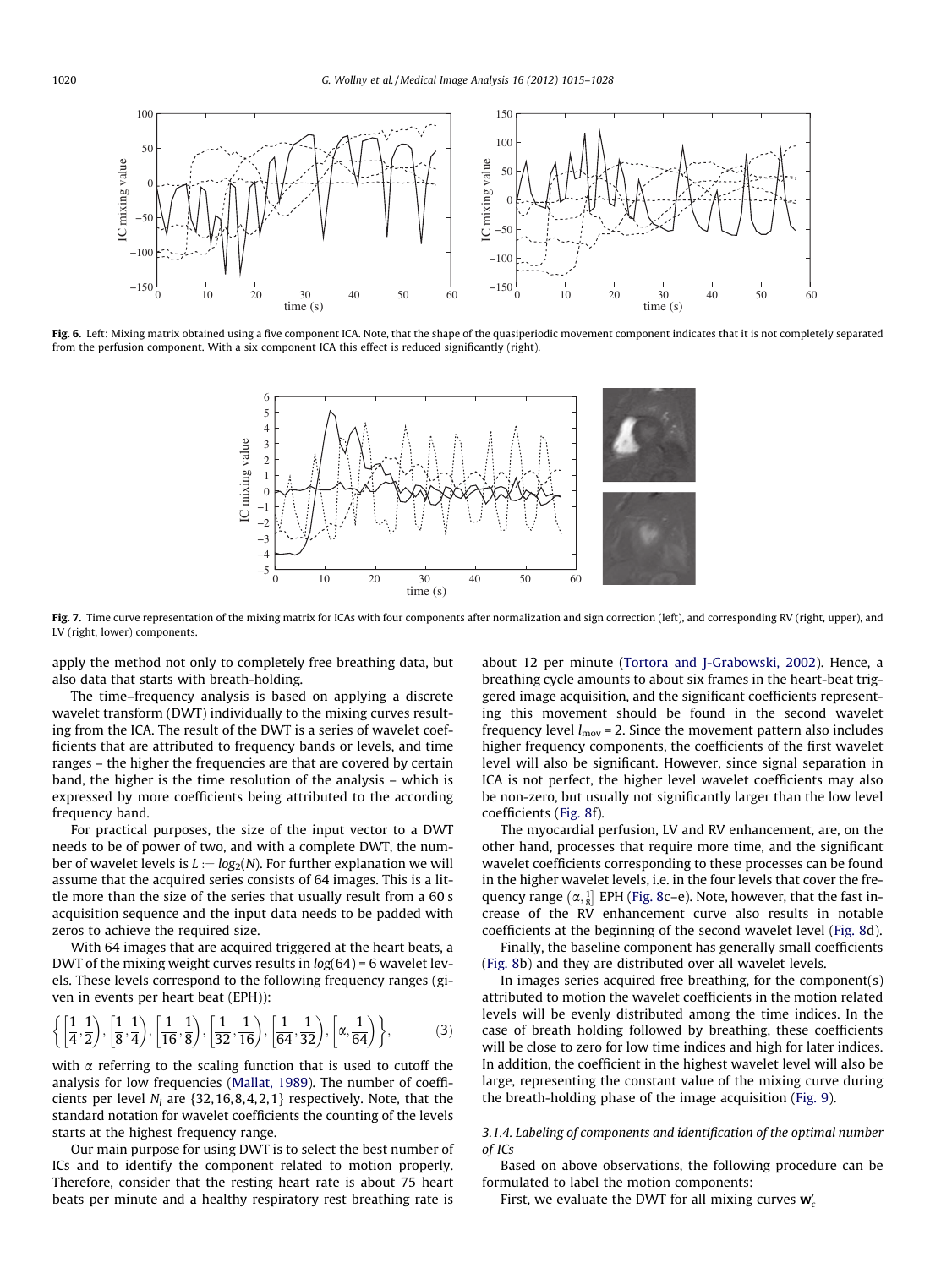<span id="page-6-0"></span>

Fig. 8. Visualization of the absolute values (vertical axis) of the wavelet coefficients (b-f) over time (horizontal axis given in frames/heartbeats) of the mixing curves (a) of the perfusion series features obtained by an optimal five component ICA. Note, how the movement component (f) exhibits larger coefficients in the lower wavelet levels (depth axis), while the signal energy for the LV (c), RV (d) and perfusion component (e) is located in the higher wavelet levels.



Fig. 9. Wavelet spectrum corresponding to the movement IC for a perfusion series that starts with breath holding. Note, that the coefficients related to motion are close to zero at the beginning, and that coefficient related to the highest wavelet level is also large.

$$
\mathbf{f}^{(c)} := DWT(\mathbf{w}'_c) \tag{4}
$$

resulting in the wavelet coefficients

$$
\mathbf{f} := \{f_{l,k} | l := 1, 2, \dots, L; k := 1, 2, \dots, 2^{L-1}\}.
$$
\n(5)

Based on the temporal distribution of the coefficient of the motion related wavelet level we decide now whether the perfusion sequence was acquired free breathing or with initial breath holding (for details see [Appendix A](#page-12-0)).

For further component labeling we then evaluate for all coefficient series  $f^{(c)}$ 

$$
S_l^{(c)} := \sum_{i=1}^{2^l} \left| f_{l,i}^{(c)} \right|.
$$
 (6)

Now we base the proper labeling of the movement component(s) on the sum of the low frequency coefficients

$$
S_{LF}^{(c)} := \sum_{k=3}^{L-1} S_k^{(c)},\tag{7}
$$

and the sum of the high frequency coefficients

$$
S_{HF}^{(c)} := S_1^{(c)} + S_2^{(c)}.\tag{8}
$$

In  $S_{LF}^{(c)}$  we ignore the coefficient  $S_{L}^{(c)} = f_{L,1}$ , since for acquisition patterns that includes breath holding this coefficient will also be high.

Now, if  $S_{LF}^{(c)} < S_{HF}^{(c)}$ , then the component c will be labeled as motion with two exceptions: If  $c$  is the component with the lowest mixing value range it will be labeled as baseline, and if a free breathing acquisition pattern was estimated, but the component was labeled to exhibit motion at the beginning of the series according to [\(A.1\)](#page-12-0), it is not labeled as motion, since in this case, the high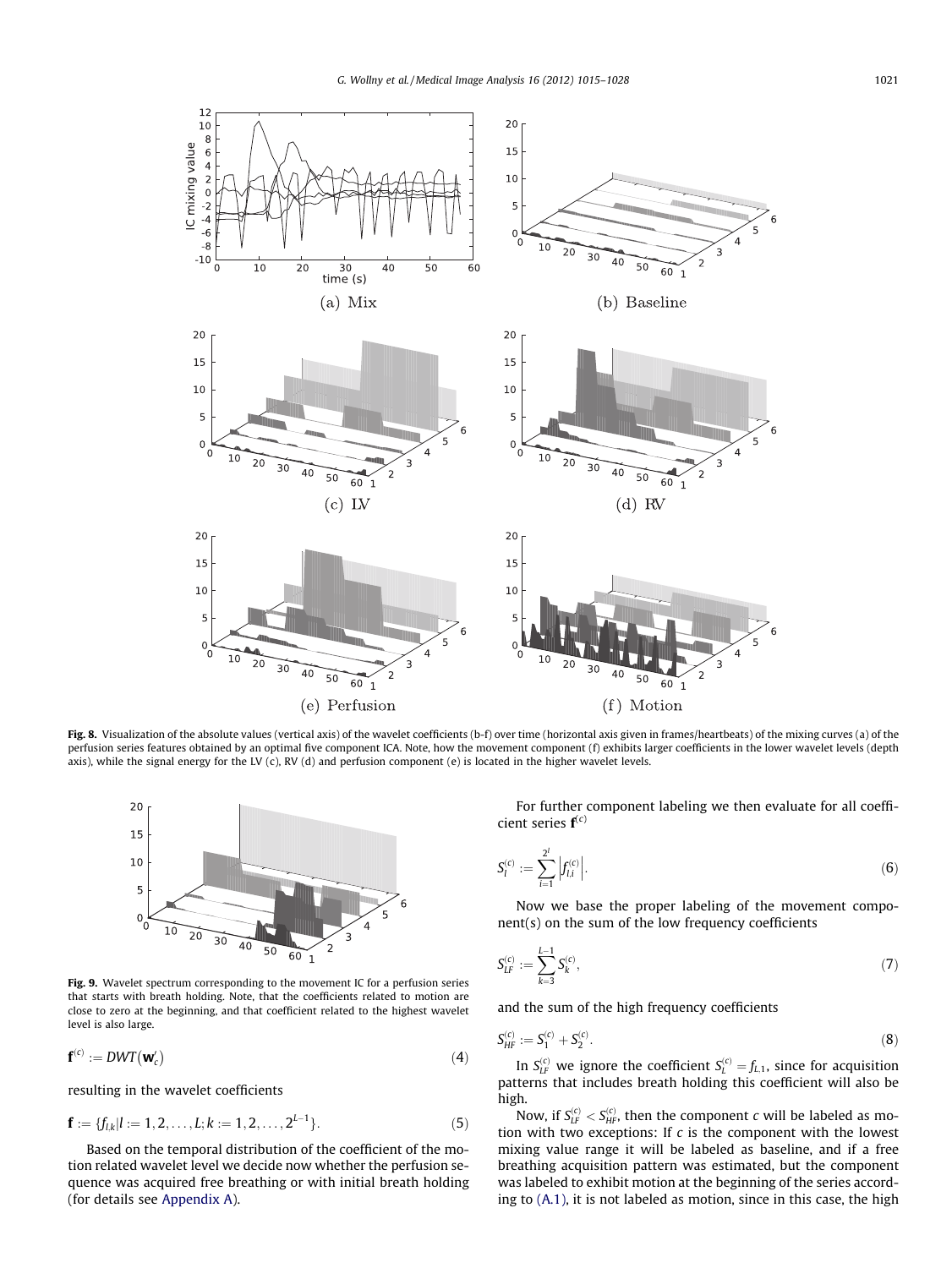values of the coefficients stem from the steep RV enhancement curve.

As a result of this labeling process, we obtain a set  $C_{\text{mov}}$  of movement components, a set  $C_{\text{rem}}$  of remaining components, and most of the time one component  $c<sub>b</sub>$  labeled as baseline.

Based on the number of components that have been labeled as to contain motion, we proceed like follows: If no component was labeled as containing motion, then the series is considered to be free of motion. If one or more ICs were labeled as related to motion, we label this component as the main motion component that exhibits the largest value  $E_{\text{mov}} := \max_{c \in C_{\text{mov}}} S_{\text{low}}^{(c)}$ . If this value  $E_{\text{mov}}$  is smaller than the value  $S_{\text{low}}^{(c)}$  of the base line component, then the series is also considered to be free of motion.

To rate the quality of the signal separation obtained by the ICA, we use the number of identified motion components: A lower positive number is better.

In order to obtain the optimal number of ICs, we run the ICA followed by the wavelet analysis described above for various numbers of components C. The number of components C that results in the lowest positive number of motion components is used for further processing.

Finally, out of the remaining components  $C_{\text{rem}}$  we label he ICs related to RV and LV enhancement based on the maximum mixing curve gradient and the time point of this maximum. Since the motion components were already labeled, only slowly changing components are left. For these, RV enhancement comes first and has the steepest enhancement, then comes LV enhancement, and finally perfusion. To compose the steepness and the time point of the enhancements into one value, we evaluate  $t_{\text{grad},c} := arg$  $\max_{i=1,2,\dots,N} \frac{1}{i} \frac{d}{dt} a_{c,i}$  which weights the mixing curve gradient value against its time index and, hence, gives a preference to local gradient maxima that occur earlier. Then, the RV and LV ICs can be labeled based on

$$
t_{\text{grad},c}(RV) < t_{\text{grad},c}(LV) < \cdots \tag{9}
$$

However, if the RV cavity is very small, as it may happen at the apical level, the LV enhancement curve may actually be a lot more prominent and steeper than the RV enhancement curve. Therefore, in a final step we test if the maximum mixing curve gradient of the supposed RV enhancement curve comes indeed before the one attributed to LV enhancement, and switch labeling of this is not the case.

For this labeling to succeed, the set of remaining components  $C_{\text{rem}}$  must contain at least two components. If this is not the case, we consider the ICA to be of low quality, since LV enhancement and RV enhancement should both be separated as well, unless RV cavity cannot be identified at all as it may be the case at the apical level. The result of such an ICA cannot be used for an LV bounding box estimation, and hence it can only be used if non-linear registration is to be applied, or a registration scheme using linear registration is running in the second or later pass, when the region of interest was already segmented and cropped.

#### 3.2. LV bounding box estimation

Given the properly labeled RV and LV enhancement components one can segment a region of interest around the LV myocardium. This segmentation is required, if linear registration is to be executed, and it also can be used to speed up non-linear registration by restricting image processing to this region of interest.

We base our segmentation on the difference of the RV and LV feature images that result from the preceding ICA instead of using the original images related to peak enhancement as proposed by [Milles et al. \(2008\),](#page-13-0) and instead of using thresh-holding, we base the segmentation on a k-means classification (see [Appendix B](#page-12-0) for a detailed description).

Given that the segmentation succeeded, we define the LV bounding box as squared and centered around the geometric center of the LV,  $\mathbf{c}_{LV}$  and the length of its sides is set to  $2s|\mathbf{c}_{RV} - \mathbf{c}_{LV}v$ with s being a scaling parameter. Because the breathing movement results in highly non-linear deformations of the interior of the chest, using linear registration requires a very accurate estimation of this bounding box and hence of the parameter s. In non-linear registration, a bounding box is only useful to speed up computations and it is better to set the scaling parameter to a larger value in order give enough freedom to the non-linear registration.

If the segmentation failed, then linear registration cannot be run, but non-linear registration can still be achieved.

#### 3.3. Image registration

In order to register the perfusion series, we create synthetic reference images for each time point by linearly combining all ICs and the mean image  $\overline{X}$  that resulted from the normalization of the mixing curves, but we exclude the IC labeled as main motion component. By this method, the movement is removed from the reference image series, but the intensity change is preserved, resulting in reference images that exhibit the same intensity distributions as their original counterparts. Therefore, the sum of squared differences can be used as registration criterion.

Because initially, the feature images and the mean image retain a blurriness that results from the breathing motion, the reference images created by above method are also quite blurry (Fig. 10 (left)). Therefore, in order to achieve good registration results it is better to use a multi-pass registration scheme.

Based on the freedom given to the transformation  $T_{\text{reg}}$  that is used to achieve registration a variety of registration approaches can be applied to achieve motion compensation. In the simplest case, one may compensate only for translation as do [Milles et al.](#page-13-0) [\(2008\).](#page-13-0) However, the accuracy of this linear registration approach is limited since it does not compensate for the local deformations of the heart.

Alternatively, one can employ non-linear registration, and, thereby, avoid the burden of optimal bounding box creation, and also aim at achieving higher accuracy by compensation for non -linear deformation of the heart. Our non-linear registration approach utilizes a B-Spline model for the transformation ([Kybic](#page-13-0) [and Unser, 2003](#page-13-0)), and a regularization that is based on the separate norms of the second derivative of each of the deformation compo-nents ([Rohlfing et al., 2003](#page-13-0)) weighted by a factor  $\kappa$ . In the first pass, we restrict the freedom of the non-linear registration by employing a high weight on the regularization, and by using a large knot spacing for the B-spline based transformation. In the subsequent passes, when the reference images are a lot less blurred (Fig. 10 (right)), we employ a lower weight for regularization and a smaller B-spline knot spacing.



Fig. 10. Example synthetic references, note the blurriness of the reference in the first pass (left) and the improved representation of features in the third pass (right).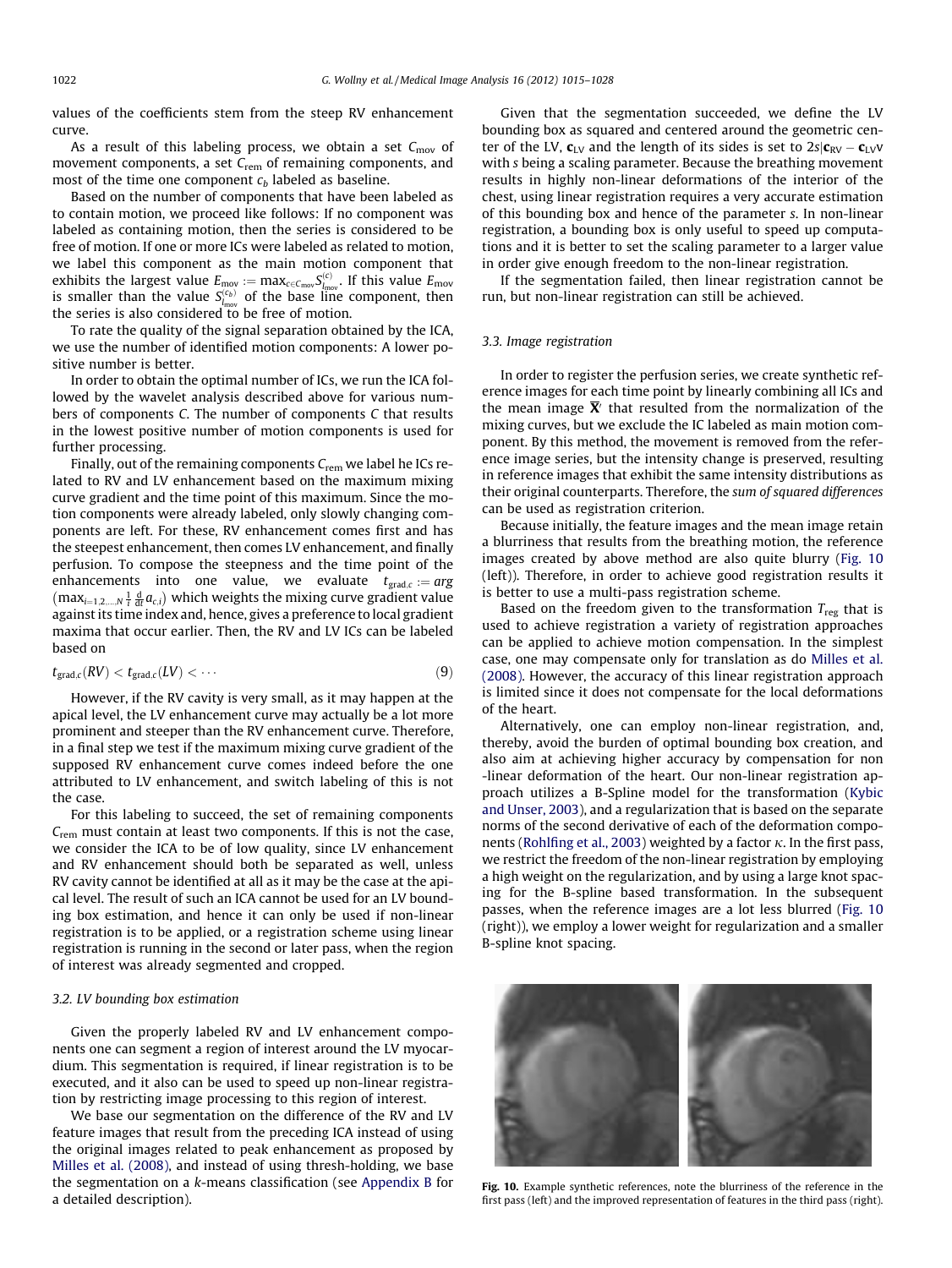Finally, it is also possible to first run linear registration followed by non-linear registration to refine the initial alignment.

#### 4. Experiments and validation

## 4.1. Image data

13 first-pass contrast-enhanced myocardial perfusion imaging data sets were acquired and processed under clinical research protocols and all subjects provided written informed consent. Six data sets are rest studies, five data sets are stress studies, and for the remaining two sequences this information was lost due to too aggressive anonymization. Two distinct pulse sequences were used for image acquisition: A hybrid GRE-EPI sequence and a true-FISP sequence. Both sequences were ECG-triggered and used 90-degree-saturation recovery imaging of several slices per R-R interval acquired for 60 heartbeats. The pulse sequence parameters for the true-FISP sequence were 50-degree readout flip angle, 975 Hz/pixel bandwidth, TE/TR/TI =  $1.3/2.8/90$  ms,  $128 \times 88$  matrix, 6 mm slice thickness. The GRE-EPI sequence parameters were 25-degree readout flip angle, echo train length = 4, 1500 Hz/pixel bandwidth, TE/TR/TI = 1.1/6.5/70 ms, 128  $\times$  96 matrix, 8 mm slice thickness. The spatial resolution was about 2.8 mm  $\times$  3.5 mm. Parallel imaging using the TSENSE [\(Kellman et al., 2001](#page-13-0)) method with acceleration factor = 2 was used to improve temporal resolution and spatial coverage.

For all but one patient, a half dose of contrast agent (Gd-DTPA, 0.1 mmol/kg) was administered at 2.5 ml/s, followed by saline flush. For one patient the dose was administered at a higher rate which resulted in a significantly higher contrast. For 12 patient data sets the images series were reconstructed to a final matrix size of 256  $\times$  192 (3/4 phase FOV) using zero filling for interpolation, and for one patient the final matrix size was  $128 \times 128$  instead. This low resolution series and the series with a higher contrast resulted from acquisition protocols that are no longer in use. Nevertheless, we include this data here to test the robustness of the algorithm with respect to varying input. All data sets were acquired using a free breathing protocol, still, one rest study and one stress study exhibited a somewhat erratic breathing pattern while the others showed the expected quasiperiodic motion, and in all data sets the RV and LV cavity could be identified visually. Motion correction was performed for three short-axis slices of these 13 patients covering different levels of the LV myocardium (basal, mid, and apical levels) totaling in 39 slice sequences. Out of the 60 images per slice sequence, the first two frames were acquired as proton density weighted images for use in correcting the surface coil intensity variation. These frames were acquired at a lower excitation flip angle and without the saturation recovery preparation, and were omitted from the motion compensation resulting in 58 perfusion images per slice sequence.

In order to also test our method on perfusion series that were acquired breath holding, we replaced approximately the first 40 frames of some of the original series with the registered images thereby simulating perfusion series with initial breath holding followed by normal breathing. Our main purpose for these series was to test the IC labeling scheme in a breath-holding setting, therefore, we did not run an additional segmentation based validations for these simulated breath holding series.

## 4.2. Methods implemented and tested

We run our motion compensation experiments by using a variety of methods. Firstly, we run tests by using the ICA based method described above executing (1) non-linear registration only (ICA-SP), (2) linear registration by optimizing a translation (ICA-T), which is similar to [Gupta et al. \(2010\)](#page-12-0) but employs the new labeling scheme. Then, we will run (3) ICA-T followed by at least one pass of spline based non-linear registration (ICA-T+SP).

In addition to these methods, we will compare to methods presented elsewhere. Specifically, we will compare to (4) motion compensation exploiting the quasiperiodicy of the breathing movement (QUASI-P), [Wollny et al. \(2010a\)](#page-13-0), (5) serial registration with the accumulation of transformations (SERIAL), [Wollny et al. \(2010b\),](#page-13-0) and (6) pseudo-ground-truth based registration (PGT) [Li and Sun](#page-13-0) [\(2009\)](#page-13-0) with some variations: Since this approach requires already linearly aligned input images, we used the output of ICA-T as input images, we replace the demons based non-linear registration by the same spline based approach that is used for ICA-SP, and instead of using Gaussian elimination to solve the PGT estimation problem, we used the L-BFGS algorithm [\(Fletcher, 2000\)](#page-12-0).

#### 4.3. Software and parameters

All methods have been implemented using the same image processing software and made available [\(Wollny, 2010](#page-13-0)). For the independent component analysis the FastICA algorithm was used ([Hyvarinen, 1999\)](#page-13-0) as implemented in [Ottosson et al. \(2009\).](#page-13-0) The FastICA algorithm was first run in deflation mode, if this did not result in a usable signal separation, symmetric mode was run and the provided result was used regardless of the convergence of the algorithm. The maximum of iterations was set to 400.

For the discrete wavelet transform we relied on the implementation in [Galassi et al. \(2009\)](#page-12-0) and used the centered Daubechies wavelet family of maximum phase with five vanishing moments ([Daubechies, 1988](#page-12-0)). For the ICA based methods the optimization of the objective function was achieved using the rank-1 method of the shifted limited-memory variable metric algorithm (VAR1) by [Vlcek and Luksan \(2006\)](#page-13-0) as implemented in [Johnson \(2011\)](#page-13-0) when running non-linear registration (breaking conditions: Maximum of 300 iterations, or 0.001 absolute x-tolerance, or 0.001 relative objective function value), and the simplex algorithm of [Nelder](#page-13-0) [and Mead \(1965\)](#page-13-0) implemented in [Galassi et al. \(2009\)](#page-12-0) when running linear registration (breaking condition for the simplex algorithm was set to 0.01, and its start step size to 0.001).

For QUASI-P a gradient decent provided significantly better results than VAR1 and we used the method implemented in [Galassi](#page-12-0) [et al. \(2009\)](#page-12-0), a start step size of 0.01, and a stopping condition of 0.001.

The parameters used to run the non-linear registrations are given in Table 2. In addition, SERIAL used a weighted sum of normalized gradient fields (NGF) (1.0) and the sum of squared differences (SSD) (1.0) as registration criteria.

[Li and Sun \(2009\)](#page-13-0) does requires three parameters for ground truth estimation that are not given in the article. After conversation with the authors, we set these parameters to  $\alpha = 0.1$ ,  $\beta = 4$ , and  $\rho = 0.85$ .

If linear registration was to be run – stand alone or followed by non-linear registration – then the bounding box amplification parameter was set to  $s = 1.3$ , and if only non-linear registration was to be run it was set to  $s = 2.0$ . For all additional parameters that

#### Table 2

Registration parameters used in the schemes that include non-linear registration. "scale" refers to the value used to scale the according parameter with each new registration pass.

| Method                                | SERIAL |        | QUASI-P ICA-SP/PGT-SP | ICA-T |
|---------------------------------------|--------|--------|-----------------------|-------|
| Regularization weight $\kappa$ /scale | 100    | $10/-$ | $10^5/0.5$            |       |
| Knot spacing/scale                    | 16     | $10/-$ | 16/0.5                |       |
| Multi-resolution-levels               |        |        |                       |       |
| Passes                                |        |        |                       |       |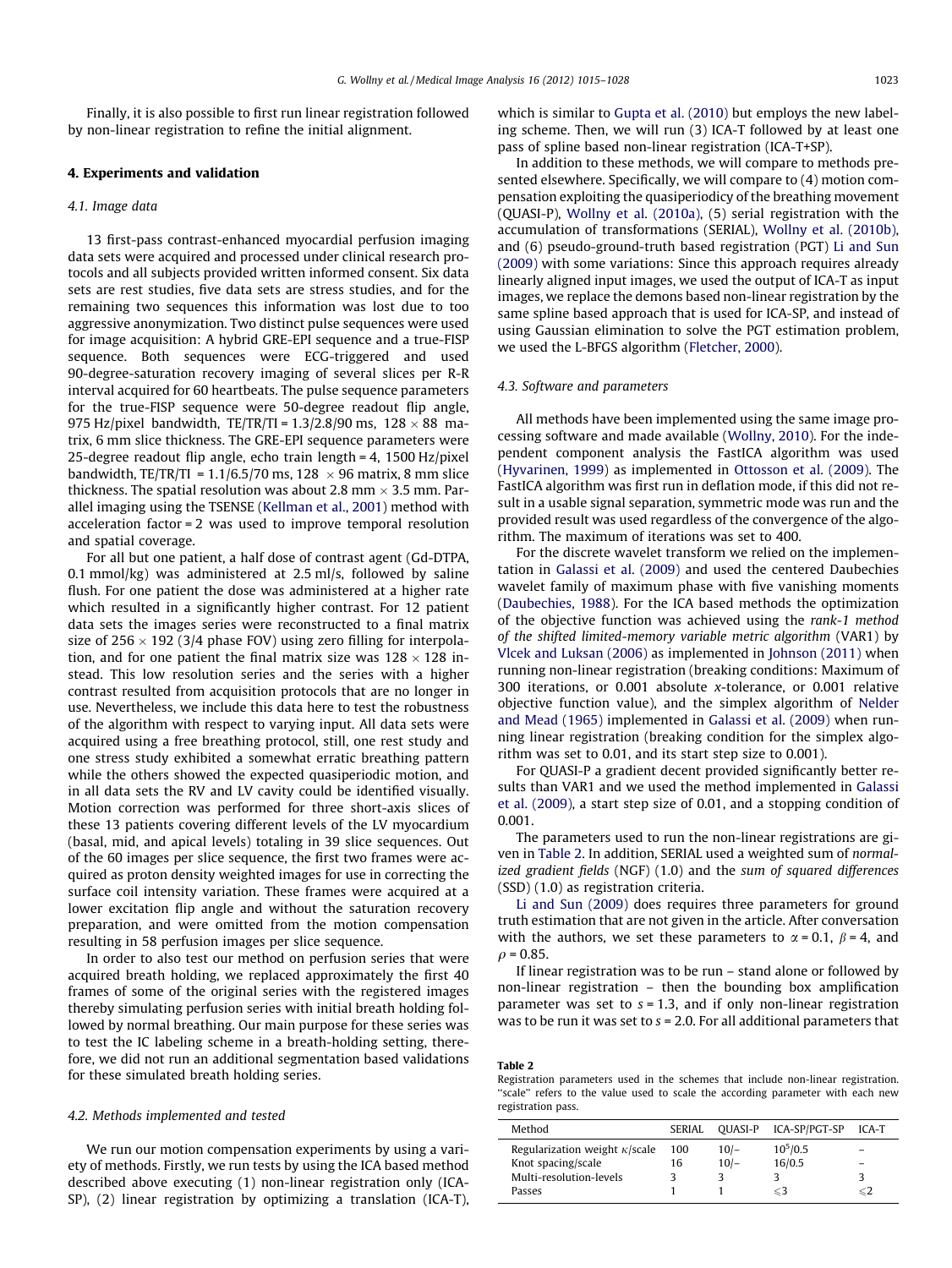<span id="page-9-0"></span>are not given here, the default values as implemented in the respective software libraries were used.

All experiments and timings were run on a AMD Phenom II X6 1035T processor (2.6 GHz), Gentoo/Linux 64 bit. The software was compiled with GNU g++ (Gentoo 4.5.3-r1), and optimization flags - O2 -march = native -mtune = native -funroll-loops -ftree-vectorize.

#### 4.4. Validation

Time–intensity curves of sections of the myocardium are the prominent feature on which a medical indication would be based. Therefore, we will base our validation on the comparison of manually acquired time–intensity curves  $\widehat{K}_{\mathrm{ref}}^{(s)}$  of 12 sections  $s \in \mathbb{S}$  of the myocardium compared to automatically obtained ones before  $\widehat{\mathcal{K}}_\mathrm{orig}^{(\mathrm{s})}$ and after  $\widehat{K}_{\text{reg}}^{(s)}$  registration (Fig. 11). For a better comparison the time–intensity curves were normalized linearly so that the manual obtained series  $\widehat{K}_{\mathrm{ref}}^{ \mathrm{(s)} }$  cover an intensity range of [0,1].

In order to estimate these time–intensity curves, for all data sets in each slice the LV-myocardium was segmented and the center of the LV as well as the RV insertion point from the short-axis images were identified. Since it is difficult to identify the LV center directly, we selected three points on the outer wall of the LV myocardium, evaluate the circle passing through these points and use the center of this circle as LV center. Using the LV center as angular point and beginning at the RV insertion point, the myocardium was segmented clock-wise into 12 segments enclosing equal angles (Fig. 11, left). Finally, time–intensity curves were evaluated based on the average pixel intensities of these segments (Fig. 11, right).

For comparison of the curves before and after registration we evaluated Pearsons correlation coefficient  $R^2$  between the manually obtained time–intensity curves and the time–intensity curves that were obtained by using the segmentation of one reference slice as mask for all frames. Here, higher correlation indicates a better registration.

Secondly, the Normalized Mean Squared Error (NMSE)

$$
NMSE(\widehat{K}^{(s)}) := \frac{1}{N} \frac{\sum_{t \in \Theta} (\widehat{K}^{(s)}(t) - \widehat{K}_{\text{ref}}^{(s)}(t))^2}{\widehat{K}^{(s)}} ,\n \tag{10}
$$

is used as a quality measure, and it is evaluated before (NMSE  $(\widehat{K}_{orig}^{(s)})$  and after  $(NMSE(\widehat{K}_{reg}^{(s)})$  registration; smaller values indicate better motion compensation.

Finally, we consider the average standard deviation of the intensity in the 12 segments  $s_i$  of the myocardium  $\sigma_{s_i,t} := \sum_{t \in \Theta} \sigma(s_i)$  as obtained by using the myocardial mask of one reference frame of the motion-corrected sequence. Here, smaller values also indicate a better registration.

For the automatic extraction of the time–intensity curves, we choose the reference frame 30, since it lies in the middle of the series and should reduce the effect of accumulating errors when applying SERIAL, without having any specific influence on the other methods. Because all segmentations were done before the image registration was executed, the masks for the myocardium within the reference frame have to be transformed using the registration transformation. Only for SERIAL the original mask can be used for the automatic analysis. Therefore, for all other algorithms it also has to be considered that the masks for automatic intensity– time curve extraction are subject to registration errors.

Other measures have been presented in the literature that quantify the registration quality based on comparing manual segmentations features before and after registration, see e.g. [Milles et al.](#page-13-0) [\(2008\) and Xue et al. \(2008\).](#page-13-0) As discussed in [Wollny et al. \(2010a\),](#page-13-0) a validation based on comparing manually segmented shapes is not a reliable option for our target application. Specifically, the accurate tracking of the myocardium through time in perfusion studies is not an easy and repeatable task because it is difficult to track the inner boundary of the ventricle properly: On one hand, at the beginning of the series the myocardium and the left ventricular cavity exhibit the same intensities, and on the other hand the papillary muscles and the myocardium often also exhibit the same intensities throughout the series. Segmentation errors, however, will show up in any segmentation based quality assessment, but may have no influence on the tracking of the time–intensity curves, the feature the final analysis of the perfusion series is based on. For the sake of completeness we will provide two measures that rate the registration accuracy based on segmentations, the dice index (DI) between the manually obtained myocardial shape and the reference shape that is propagated through the series (higher values are better), and the boundary root mean square error (BRMSE) of the according myocardial contours and the propagated reference contour (smaller values are better).

All measures given here will be evaluated for all 58 frames of each series, and the means are evaluated over all sections of all slices of all data sets. Since the samples can be matched based on section, frame, slice, and data set the one-sided t-test for paired samples is used to test the significance improvements of the observed validation measures [\(Sokal and Rohlf, 1995\)](#page-13-0).

#### 5. Results



Using the parameters given above, we were able to achieve a significant reduction of motion with all tested methods for all slices, including the data sets with a more erratic breathing pattern. For all cases, the RV and LV labeling scheme was successful

Fig. 11. Example segmentation of a slice of the myocardium (left). The RV insertion point is indicated by a circle and based on its location and the center of the LV the myocardium is segmented clock-wise into 12 segments that enclose equal angles. An example of the time–intensity curves before and after registration as well as the corresponding manually obtained curve is given on the right.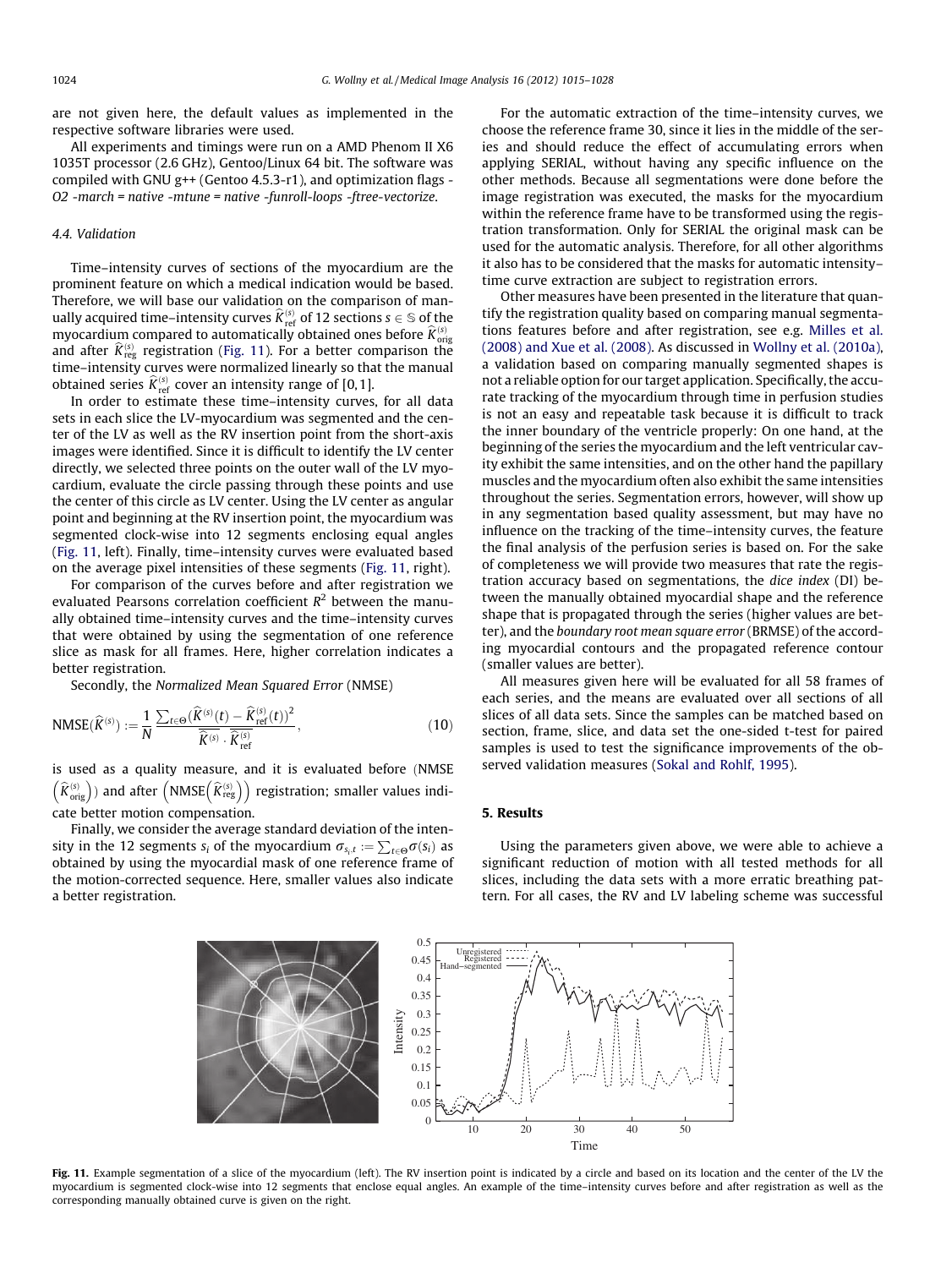as was the segmentation of the LV bounding box. The quantification of the registration quality by the measures given above is summarized in Table 3. The full results of the significance tests for the differences between the methods are given in the accompanying material.

With the automatic ICA based mask creation the size of the region to be processed was reduced to an average of 90  $\times$  90 pixel for non-linear registration only, and  $58 \times 58$  for all approaches that include linear registration.

The best motion compensation results were obtained by running ICA-T+SP, i.e. by running an initial ICA-based two-pass linear registration optimizing a translation only, followed by an at-most three-pass non-linear registration. This approach performed best across all measures resulting in consistently better validation measures as compared to the remaining methods across all validation measures (Table 4). Only for Pearsons correlation coefficient  $R^2$  and BRMSE and when comparing to ICA-SP, the difference in the results is of only low significance.

As second best methods, ICA-SP and ICA-T-PGT perform equally well and result in better motion compensation than the remaining three tested methods SERIAL, QUASI-P, and ICA-T. These three methods give a mixed picture regarding the validation measures and no clear ranking can be given.

In addition we tried to run PGT without initial linear registration, but this generally does not result in proper motion compensation proofing that this algorithm indeed requires initial linear registration.

The run-times of the linear registration scheme are very low – as it can be expected. Motion compensation that first utilizes linear registration still have a very low run-time and even ICA-SP achieves the registration at a rate below one frame per second, despite the multi-pass scheme. This low run-time can be attributed to the automatic extraction of a region of interest around the LV that is used to reduce the computational load during registration and to the use of the shifted limited-memory variable metric algorithm used for optimization. However, for SERIAL and QUASI-P this optimization algorithm did not yield as good results as using gradient decent which is known for its slow convergence. In addition, SERIAL and QUASI-P, both always run at the full image resolution, since both methods do not offer any means to automatically extract regions of interest.

Running the ICA based motion compensation algorithm for the simulated breath-holding data also resulted in a proper identification of the ICs related to motion and RV/LV enhancement and to proper motion compensation, showing that this method is also applicable to data that was acquired with initial breath holding.

Finally, no significant differences of the performance of the motion compensation algorithms could be observed between rest and stress studies.

## 6. Discussion

Image registration is an established method to compensate for breathing motion in myocardial perfusion data sets, and the use of ICA as proposed in [Milles et al. \(2008\)](#page-13-0) provides an elegant way to create synthetic reference images for such a registration that exhibit intensity distributions that are close to counterparts from the original series thereby simplifying image registration.

[Milles et al. \(2008\)](#page-13-0) focused on identifying the features that need to be retained, i.e. RV/LV enhancement and baseline, However, for sequences that were acquired free breathing, the labeling scheme sketched by [Milles et al. \(2006\)](#page-13-0) and used by [Gupta et al. \(2010\)](#page-12-0) is not suitable, because its presumptions about the maximum weight values and its time point do not generally hold. Also, [Gupta](#page-12-0) [et al. \(2010\)](#page-12-0) reported that the labeling method fails if strong motion is present.

Still, ICA is well suited to separate a quasiperiodic motion component from the other features of myocardial perfusion series, namely LV/RV enhancement, perfusion, and baseline – regardless whether this motion takes place during the whole image acquisition sequence (free breathing), or only at the end of the acquisition sequence (initial breath holding). However, to properly identify the ICs in such a setting it is better to shift the focus to the feature that needs to be removed – the motion.

Therefore, we presented a new labeling scheme based on a discrete wavelet analysis of the mixing value curves that first focuses on the identification of the motion component(s) and the number of ICs the results in the best separation of signals. By identifying

#### Table 3

Results for the validation measures given in the text, the best results are shaded with gray. ICA-T+SP provides the best motion compensation results for all validation measures. The significance of the difference of ICA-T+SP when compared to the other motion compensation methods is given in Table 4.

|               | $R^2$ 1         | NMSE 1                   | $\sigma$        | <b>BRMSE</b> 1           | DIt             | time                         |
|---------------|-----------------|--------------------------|-----------------|--------------------------|-----------------|------------------------------|
| manual        | $\sim$          | $\overline{\phantom{a}}$ | $.204 \pm .084$ | $\overline{\phantom{a}}$ |                 | $\overline{\phantom{a}}$     |
| unregistered  | $.838 \pm .185$ | $.529 \pm .482$          | $.346 \pm .178$ | $1.66 \pm .424$          | $.703 \pm .162$ | $\qquad \qquad \blacksquare$ |
| ICA-SP        | $.959 \pm .076$ | $.287 + .333$            | $.254 \pm .150$ | $1.16 \pm .366$          | $.818 \pm .087$ | $47 \pm 19$                  |
| ICA-T         | $.928 \pm .135$ | $.327 \pm .384$          | $.274 \pm .146$ | $1.25 + .358$            | $.794 \pm .114$ | $9 \pm 3$                    |
| $ICA-T+SP$    | $.963 \pm .058$ | $.259 \pm .261$          | $.249 \pm .131$ | $1.10 \pm .234$          | $.826 \pm .085$ | $17 + 9$                     |
| <b>SERIAL</b> | $.942 \pm .116$ | $.336 \pm .373$          | $.266 \pm .146$ | $1.43 \pm .359$          | $.768 \pm .133$ | $846 \pm 157$                |
| OUASI-P       | $.942 \pm .089$ | $.305 \pm .280$          | $.272 \pm .147$ | $1.29 \pm .263$          | $.790 \pm .121$ | $400 \pm 76$                 |
| ICA-T+PGT     | $.955 \pm .085$ | $.282 \pm .302$          | $.259 \pm .138$ | $1.15 \pm .258$          | $.815 \pm .092$ | $18 \pm 9$                   |

#### Table 4

Results of the significance test of ICA-T-SP method compared to the other methods using the one-sided paired t-test. The improvement is highly significant ( $p < 0.05$ ) for all validations measures and tested methods but Pearsons correlation coefficient  $R^2$  and BRMSE when compared with ICA-SP. In these two cases the improvement is of a low significance  $(p < 0.1)$ .

|              | Serial |         | OUASI-P     |         | ICA-T       |         | ICA-T-PGT |         | ICA-SP      |         |           |
|--------------|--------|---------|-------------|---------|-------------|---------|-----------|---------|-------------|---------|-----------|
|              | df     |         |             |         |             |         |           |         |             |         |           |
| $R^2$        | 467    | 4.14    | $2e - 05$   | 5.37    | $6.3e - 08$ | 7.19    | $1.3e-12$ | 3.10    | 0.001       | 1.42    | 0.078     |
| <b>MNSE</b>  | 467    | $-6.72$ | $2.7e-11$   | $-6.11$ | $1e - 09$   | $-6.87$ | $1e - 11$ | $-4.29$ | $1.1e - 05$ | $-2.81$ | 0.0026    |
| $\sigma$     | 467    | $-3.60$ | 0.00018     | $-6.17$ | $7.6e - 10$ | $-8.79$ | $2.2e-16$ | $-4.99$ | $4.3e - 07$ | $-1.37$ | 0.085     |
| <b>BRMSE</b> | 38     | $-6.90$ | $1.7e - 08$ | $-8.55$ | $1.1e - 10$ | $-3.74$ | 0.00031   | $-3.67$ | 0.00037     | $-2.04$ | 0.024     |
| <b>DICE</b>  | 2261   | 29.50   | $2.2e-16$   | 20.52   | $2.2e-16$   | 20.53   | $2.2e-16$ | 14.53   | $2.2e-16$   | 7.82    | $4.1e-15$ |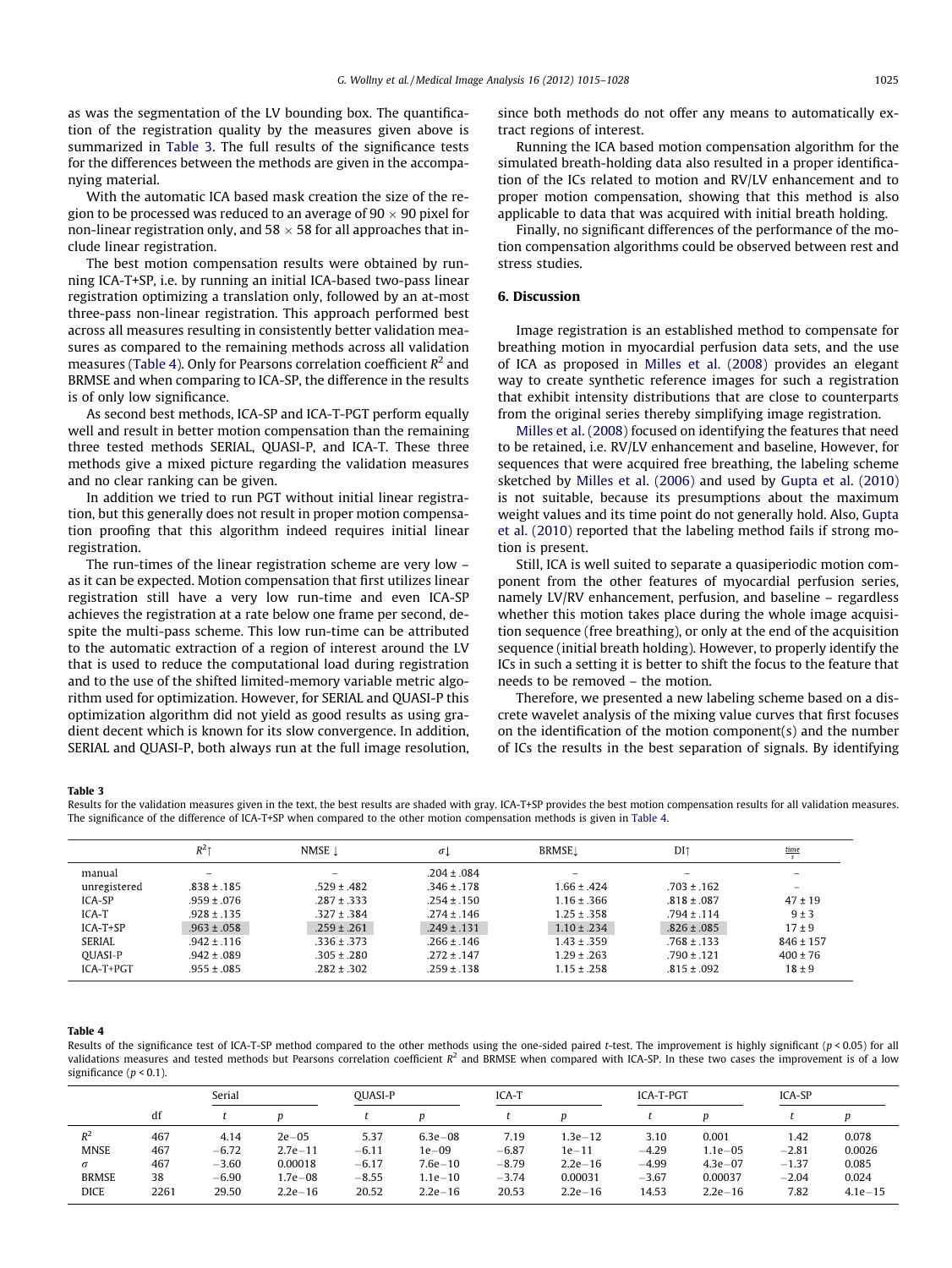the IC(s) corresponding to the breathing motion that is quasiperiodic over the whole acquisition time or part of the series and then eliminating it from the reference image creation, we were able to create series of reference images that are free of motion. Note, that [Gupta et al. \(2010\)](#page-12-0) did not normalize the mixing curves to have a zero mean. Therefore, by leaving out one component in the reference image creation, an intensity bias is introduced into the synthetic reference image and consequently they had to use a more complex registration criterion, namely cross correlation. Since we normalize the mixing value curves to have a zero mean and create an additional feature image that retains the extracted information, we avoid the introduction of this intensity bias in the synthetic reference images when the motion component is dropped from the mix. As a result we obtain synthetic references that truly exhibit similar intensity distributions like the original images, and we can use the sum of squared differences as registration criterion.

To label the components related to RV and LV enhancement we proposed an approach that lowered the requirements for the RV and LV mixing value curves as compared to the ranking proposed by [Milles et al. \(2006\)](#page-13-0). They base the labeling on the global maximum of these curves, and assume that the global maximum of the enhancement curves always coincides with the enhancement peak, an assumption that does not hold if strong or free breathing movement is present. Our approach identifies the maximum gradient weighted by its time-position and only after the identification of motion related components and a possible baseline component, thereby making RV and LV enhancement component labeling more robust. With our labeling approach, motion and RV and LV enhancement components were properly identified in all 39 free breathing image series as well as the data sets simulating initial breath holding.

Our primary focus was to apply non-linear registration to achieve motion compensation, therefore, the proper labeling of the RV and LV components and the segmentation of a region of interest (ROI) around the LV based on the corresponding feature images comes as a bonus that makes it possible to speed up registration by either restricting the registration to this ROI, and/or by first running a linear registration algorithm. Other than [Milles](#page-13-0) [et al. \(2008\)](#page-13-0), who based a bounding box creation on the RV/LV peak enhancement images that may picture the cavities at extremal points of the breathing motion, we used the corresponding IC feature images, since here the cavities are located at their average position. We based the segmentation of the RV/LV cavities on a kmeans classification instead of thresholding so that we do not have to make any assumptions about the intensities that are required when setting a threshold. With this alternative labeling and segmentation scheme we were able to successful identify motion and RV/LV enhancement and automatically segment a LV bounding in all 39 slices of the 13 patient data sets that were acquired free breathing and included rest and stress studies.

If only linear registration is to be run, the selection of a proper bounding box scaling parameter s to set the size of the ROI becomes a delicate task: A small value may result in the ROI not covering the LV myocardium completely, and a large value will result in a ROI that contains non-moving body parts that hinder a proper linear alignment. If the linear registration is followed by non-linear registration, then it is best to select a larger s to make sure that the whole LV myocardium with its whole movement range is covered.

Our results show, that the results of motion compensation by applying linear registration can be improved by running an additional non-linear registration. Also running the ICA based motion compensation by only applying non-linear registration performs better then employing linear registration only.

Because initially, the synthetic references created by the ICA based motion compensation scheme are quite blurry, it is best to apply the motion compensation algorithm in a the multi-pass fashion. To achieve full registration employing non-linear based registration, it is best to put a high penalty on the nonlinear transformations in the first registration pass, and give more freedom to the transformation in subsequent passes, when the newly created reference images are less blurry.

Running one of the proposed ICA based registration schemes has its advantage over running QUASI-P. On one hand, with QUA-SI-P the final registration is dependent on the initial registration phase: A failed registration here results in various badly created synthetic references that result in a final bad registration. On the other hand, as reported in [Wollny et al. \(2010a\)](#page-13-0), since the reference image creation is based on the linear interpolation the references may not model well the fast enhancement of RV and LV, resulting in bad synthetic references and hence in a bad registration in this part of the series. Because in this study we used more data sets, the latter problem of QUASI-P became more evident, resulting in notable worse performance of the algorithm as compared to the results presented in [Wollny et al. \(2010a\).](#page-13-0) Also QUASI-P does not provide automatic means to speed up registration, like the ICA based approach does, which results in a relatively large run-times.

Since with the ICA based motion compensation scheme, for each original image of a perfusion sequence a corresponding synthetic reference image is create, registration errors in one frame have no influence on the performance of the motion compensation for the reminder of the sequence. Hence an accumulation of errors, as it can be seen in SERIAL is not possible and consequently the ICA based methods provide better motion compensation.

The pseudo-ground-truth (PGT) based registration scheme provides results that are of a similar quality as the ICA-SP registration scheme. However, in the estimation of PGT it is assumed that the pixel-wise second order derivative of the intensity change over time is low, yet image acquisition itself may introduce intensity variations over time that do not result from the breathing movement (see, e.g., [Fig. 11,](#page-9-0) right, manually obtained curve) Therefore, the generation of a pseudo ground truth by also smoothing over time may overcompensate. In addition, PGT requires an initial linear registration that in turns requires the proper identification of a ROI around the LV myocardium. If no such region can be identified automatically, a PGT based approach will require manual interaction or it will fail. In such a case the purely non-linear motion compensation approach ICA-SP can still successfully be applied on the full image scale.

Since the ICA based methods provide a simple way to automatically define a region of interest around the LV myocardium, registration can be speed up significantly, and as a result all ICA based methods are computationally less demanding than SERIAL and QUASI-P. Given a successful estimation of such a region of interest an additional speedup can be achieved by preceding the non-linear registration by linear registration.

We also tested our algorithm on simulated breath holding data which is still widely used in the clinical routine. Here the wavelet based labeling scheme was also able to properly identify the ICs resulting in successful bounding box creation and identification of the motion component. With these prerequisite in tact, it was possible to run the motion compensation scheme and achieve full motion compensation. This is an advantage over the heuristic curve length based scheme presented in [Wollny et al. \(2011\)](#page-13-0) that can only be applied to free breathing acquired data.

## 7. Conclusion

We presented a motion compensation scheme that loosely follows the approach presented by [Milles et al. \(2008\)](#page-13-0) in using an ICA to identify main features of the perfusion series and create synthetic references from these features in order to achieve motion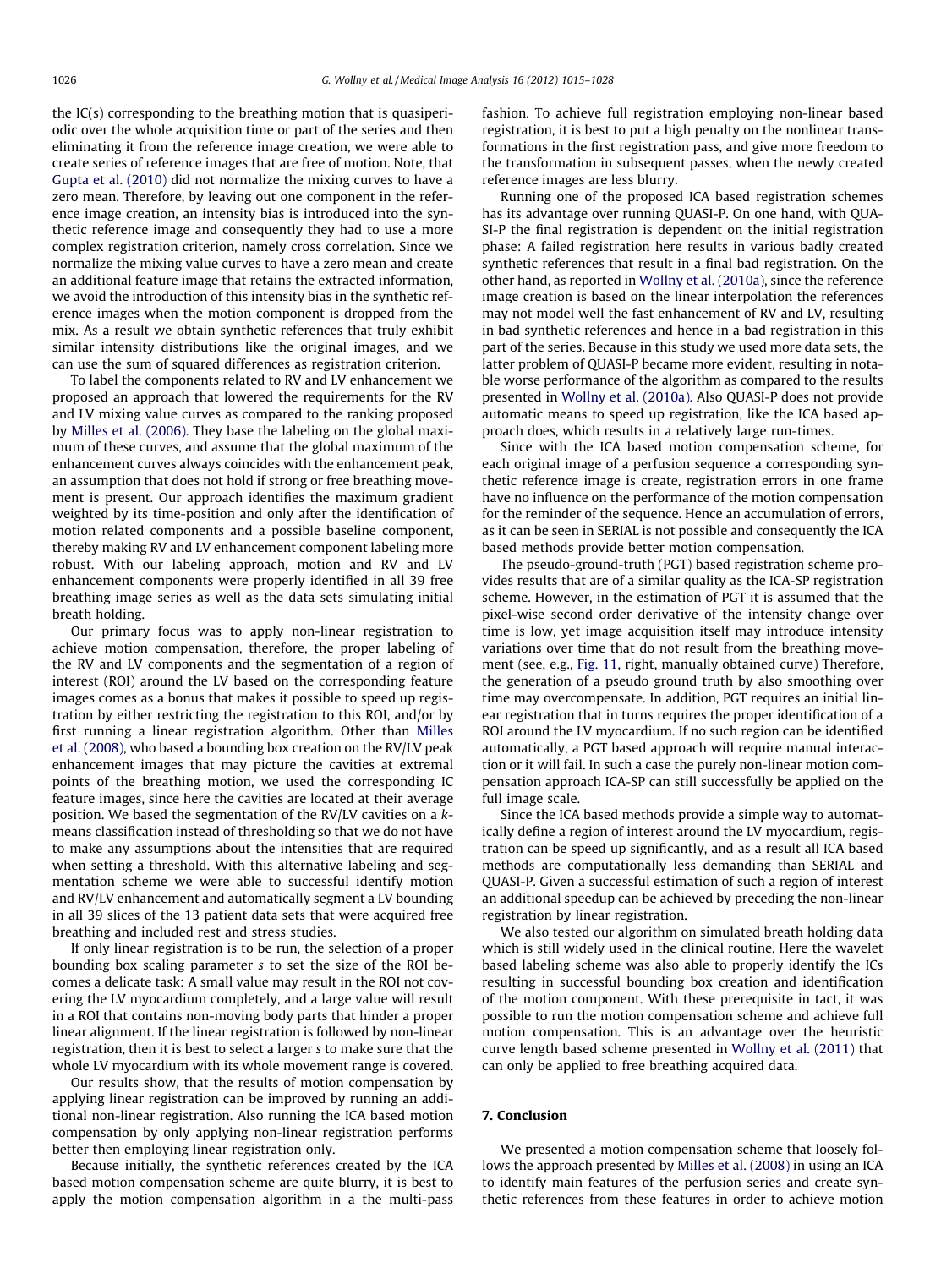<span id="page-12-0"></span>compensation by image registration. Since [Milles et al. \(2008\)](#page-13-0) IC labeling approach is not suitable for perfusion sequences that were acquired free breathing, and tends to fail for sequences that exhibit strong motion (Gupta et al., 2010), we replaced their labeling scheme by a new, more robust approach, that is based on an initial time–frequency analysis and first focuses an the identification of motion that is then omitted in the creation of synthetic references.

Which this new labeling scheme we were able to identify the IC component related to motion successfully in all free breathing acquired sequences and all simulated breath holding sequences. Since we employ non-linear registration, this was sufficient to achieve full motion compensation in all cases.

Nevertheless, our enhanced labeling scheme also made it possible to properly identify the ICs related to RV and LV enhancement, and with the segmentation approach based on k-means classification the LV and RV cavities could be segmented successfully and a bounding box enclosing the LV myocardium could be created in all cases. Hence, it was possible to speed up non-linear registration by restricting registration to the region of interest around the LV myocardium (ICA-SP) or by preceding it with linear registration (ICA-T+SP).

Our validation showed that the latter approach performed best for all considered validation measures as compared to methods published elsewhere [\(Wollny et al., 2010a,; Li and Sun, 2009\)](#page-13-0) and also required the lowest run-time of all methods implemented and tested here that include non-linear registration.

Our proposed method works best with perfusion sequences that were acquired free breathing, but it can also be applied to data that was acquired with initial breath-holding, which is still the standard in most clinical applications.

Finally, ICA provides additional information about the perfusion cycle, like the time points for RV and LV peak enhancement than may be of use in the further automatic analysis of the perfusion data.

#### Acknowledgments

This work was partially supported by Spain's Ministry of Science and Innovation through CDTI – CENIT (AMIT) and INNPACTO (PRECISION), by Instituto de Salud Carlos III (PI09/ 91058 and PI09/91065) through the projects TEC2010-21619- C04-03 and TEC2008-06715-C02-02; Comunidad de Madrid (ARTEMIS S2009/DPI-1802), and the European Regional Development Funds (FEDER). Experimental data were provided with the support of the Intramural Research Program of the NIH, National Heart, Lung and Blood Institute.

#### Appendix A. Estimation of breathing pattern

First, for all  $f_c$  we evaluate the mean time index for the breathing motion related wavelet coefficient level  $l_{\text{mov}}$  according to

$$
t_{\text{mean},l_{\text{mov}}}^{(c)} := \frac{\sum_{t=0}^{N_{\text{imov}}} t * |f_t^{(c)}|}{\sum_{t=0}^{N_{\text{imov}}} |f_{c,t}^{(c)}|}
$$
(A.1)

Based on in which interval out of  $\{[0,\frac{1}{3}),[\frac{1}{3},\frac{2}{3}),[\frac{2}{3},1]\}$  this value falls, the component is labeled as either to exhibit movement at the beginning, at the end, or continuously over time.

Then, we accumulate the coefficients sums  $S_{l_{\rm mov}}^{(c)}$  of the movement related frequency levels according to their movement time frame label obtaining sums  $S_{begin}$ ,  $S_{\text{cont}}$ ,  $S_{\text{end}}$ . Based on which is the maximum of these sums it is decided whether the breathing movement was only at the beginning, continuous, or only at the end of the acquisition series, and hence which breathing pattern was used during acquisition time. Hereby we assume, that the acquisition patterns breath holding – free breathing – breath holding and free breathing – breath holding – free breathing are not used.

## Appendix B. RV and LV cavity segmentation

The segmentation of the RV and LV cavities is based on the difference  $w_{\text{IV}} - w_{\text{RV}}$  of the RV and LV feature images. In this difference image, the RV cavity has a low intensity and the LV cavity a high intensity.

In order to segment both objects, we first use morphological gray scale opening and closing of radius 2 pixels to remove small holes and connections, then classify the intensities using k-means of initially seven classes. To segment the RV cavity we select the kmeans class corresponding to the lowest intensity label connected components and identify the largest connected component as RV cavity.

For LV cavity segmentation we select the k-means class corresponding to the highest intensity, also run a connected component labeling. Depending on the contrast agent dose and timing of the imaging, more than one large connected component may result from this labeling. Therefore, to identify the LV cavity, we do not only use the area of the connected component to identify it, but also its distance to the already segmented RV cavity, i.e. given the geometric center  $c_{RV}$  of the RV cavity and the centers  $c_L$  of the LV cavity candidates as well as their areas  $A<sub>L</sub>$ , we use the quotient  $\frac{dist(\mathbf{c}_{\text{RV}}, \mathbf{c}_L)}{A_L}$  as the distant measure to be minimized.

Segmentation may fail, either because of a wrong identification of the LV/RV components, or because k-means classification did not sufficiently separate the intensity ranges, which usually results in very large segmented regions. Therefore, as an heuristic to judge success of the segmentation, we measure if the area of the estimated cavity is below  $\frac{1}{10}$  of the whole image area. If this is not the case then we retry segmentation using more classes in the kmeans algorithm. If the maximum of 13 classes is exhausted without proper segmentation result, the segmentation is considered to have failed.

#### Appendix C. Supplementary material

Supplementary data associated with this article can be found, in the online version, at [doi:10.1016/j.media.2012.02.004](http://dx.doi.org/10.1016/j.media.2012.02.004).

#### References

- Breeuwer, M., Spreeuwers, L., Quist, M., 2001. Automatic quantitative analysis of cardiac MR perfusion images. In: Proceedings of the SPIE – The International Society for Optical Engineering, pp. 733–742.
- Comon, P., 1994. Independent component analysis, a new concept? Signal Processing, Special issue on Higher-Order Statistics 36, 287–314.
- Daubechies, I., 1988. Orthonormal bases of compactly supported wavelets. Communications on Pure and Applied Mathematics 41, 909–996.
- Delzescaux, T., Frouin, F., Cesare, A.D., Philipp-Foliguet, S., Todd-Pokropek, A., Herment, A., Janier, M., 2003. Using an adaptive semiautomated self-evaluated registration technique to analyze mri data for myocardial perfusion assessment. Journal of Magnetic Resonance Imaging 18, 681–690.
- Dornier, C., Ivancevic, M.K., Thevenaz, P., Vallee, J.P., 2003. Improvement in the quantification of myocardial perfusion using an automatic spline-based registration algorithm. Journal of Magnetic Resonance Imaging 18, 160–168. Fletcher, R., 2000. Practical Methods of Optimization, second ed. Wiley.
- Galassi, M., Davies, J., Theiler, J., Gough, B., Jungman, G., Alken, P., Booth, M., Rossi, F.,
- 2009. GNU Scientific Library Reference Manual, third ed. Network Theory Ltd..
- Gupta, S.N., Solaiyappan, M., Beache, G.M., Arai, A.E., Foo, T.K., 2003. Fast method for correcting image misregistration due to organ motion in time-series MRI data. Magnetic Resonance in Medicine 49, 506–514.
- Gupta, V., Hendriks, E.A., Milles, J., Van Der Geest, R.J., Jerosch-Herold, M., Reiber, J.H.C., Lelieveldt, B.P.F., 2010. Fully automatic registration and segmentation of first-pass myocardial perfusion MR image sequences. Academic Radiology 17, 1375–1385.
- Haber, E., Modersitzki, J., 2005. Beyond mutual information: a simple and robust alternative. In: Hans-Peter Meinzer, A.H., Handels, Heinz, Tolxdorff, T. (Eds.), Bildverarbeitung für die Medizin 2005. Springer, Berlin Heidelberg, pp. 350– 354.